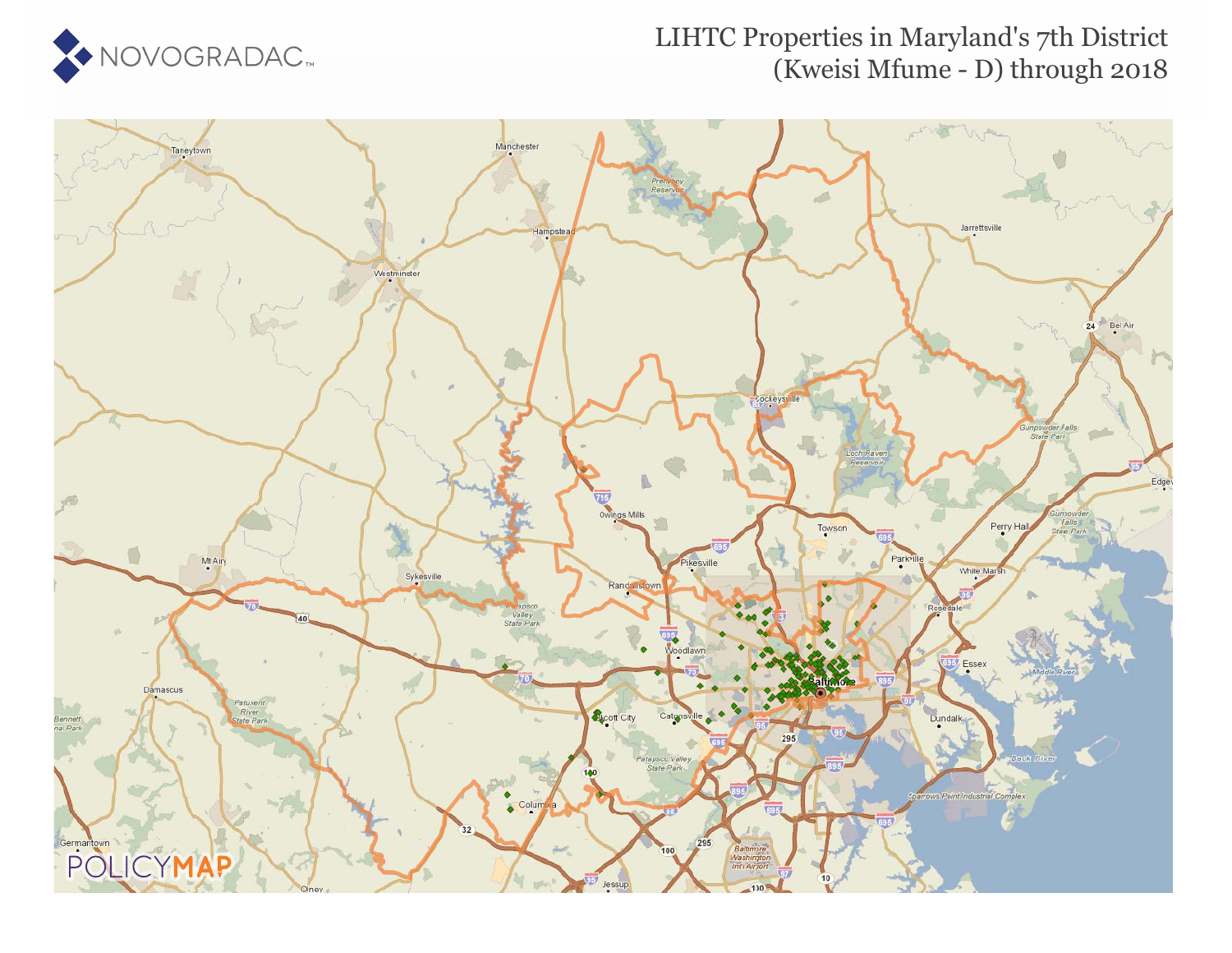| <b>Project Name</b>                                                                                       | <b>Address</b>                                 | <b>City</b>          | <b>State</b>           | <b>Zip Code</b> | Nonprofit<br><b>Sponsor</b> | <b>Allocation</b><br>Year                   | <b>Annual</b><br><b>Allocated</b><br><b>Amount</b> | <b>Year Placed</b><br>in Service | <b>Construction Type</b> | <b>Total</b><br><b>Units</b> | Low<br><b>Income</b><br><b>Units</b> | <b>Rent or</b><br><b>Income</b><br><b>Ceiling</b> | <b>Credit</b><br>Percentage | Tax-<br><b>Exempt</b><br><b>Bond</b> | <b>HUD Multi-</b><br>Family<br><b>Financing/Rental</b><br><b>Assistance</b> |
|-----------------------------------------------------------------------------------------------------------|------------------------------------------------|----------------------|------------------------|-----------------|-----------------------------|---------------------------------------------|----------------------------------------------------|----------------------------------|--------------------------|------------------------------|--------------------------------------|---------------------------------------------------|-----------------------------|--------------------------------------|-----------------------------------------------------------------------------|
| <b>BON SECOURS BENET</b><br><b>HOUSE</b>                                                                  | 400<br>MILLINGTON<br>AVE                       | <b>BALTIMORE</b>     | MD                     | 21223           |                             | 2013                                        | $\$0$                                              | Insufficient<br>Data             | Not Indicated            | 101                          | 101                                  |                                                   | Not<br>Indicated            |                                      |                                                                             |
| <b>BARCLAY SQUARE</b><br>PHASE II (B)                                                                     | <b>EAST 20TH &amp;</b><br><b>WORSLEY</b>       | BALTIMORE CITY MD    |                        | 21218           |                             | 2013                                        | $\$0$                                              | Insufficient<br>Data             | Not Indicated            | 69                           | $\bf{0}$                             |                                                   | Not<br>Indicated            |                                      |                                                                             |
| <b>BURGESS MILL</b><br><b>STATION</b>                                                                     | 3050<br><b>MILLTOWNE</b><br><b>DR UNIT 102</b> | <b>ELLICOTT CITY</b> | MD                     | 21043           |                             | Insufficient<br>Data                        | $\$0$                                              | Insufficient<br>Data             | Not Indicated            | 90                           | $\bf{0}$                             |                                                   | Not<br>Indicated            |                                      |                                                                             |
| DRUID HILL YMCA                                                                                           | 1621 DRUID<br><b>HILL AVE</b>                  | <b>BALTIMORE</b>     | MD                     | 21217           |                             | $\label{lem:optimal} In sufficient$<br>Data | $\$0$                                              | Insufficient<br>Data             | Not Indicated            | 12                           | $\bf{0}$                             |                                                   | Not<br>Indicated            |                                      |                                                                             |
| <b>FULTON</b><br><b>GETHESEMANE</b>                                                                       | 2600<br>PENNSYLVANIA BALTIMORE<br>AVE          |                      | MD                     | 21217           |                             | 2013                                        | \$0                                                | Insufficient<br>Data             | Not Indicated            | 60                           | $\bf{0}$                             |                                                   | Not<br>Indicated            |                                      |                                                                             |
| JOHN MANLEY HOUSE $\begin{array}{c} 5304 \text{ HARFORM} \\ \text{RD} \end{array}$ BALTIMORE              |                                                |                      | MD                     | 21214           |                             | Insufficient<br>Data                        | $\$0$                                              | Insufficient<br>Data             | Not Indicated            | 30                           | $\bf{0}$                             |                                                   | Not<br>Indicated            |                                      |                                                                             |
| <b>MARY HARVIN</b>                                                                                        | $1600$ N $\,$ CHESTER ST                       | <b>BALTIMORE</b>     | $\mathbf{M}\mathbf{D}$ | 21213           |                             | 2013                                        | \$0                                                | Insufficient<br>Data             | Not Indicated            | 57                           | $\bf{0}$                             |                                                   | Not<br>Indicated            |                                      |                                                                             |
| SALONY HOUSE PHASE $\,$ 300 SALONY DR $\,$ REISTERSTOWN<br>$\mathbf{I}$                                   |                                                |                      | MD                     | 21136           |                             | Insufficient<br>Data                        | $\$0$                                              | Insufficient<br>Data             | Not Indicated            | 30                           | $\bf{0}$                             |                                                   | Not<br>Indicated            |                                      |                                                                             |
| BRUCE STREET                                                                                              | 7 N BRUCE ST                                   | <b>BALTIMORE</b>     | $\mathbf{M}\mathbf{D}$ | 21223           |                             | 1987                                        | \$0                                                | 1987                             | Not Indicated            | 17                           | 17                                   |                                                   | Not<br>Indicated            | No                                   |                                                                             |
| NORTH CALVERT<br><b>STREET</b>                                                                            | 1810 N CALVERT $_{\rm BALTIMORE}$<br><b>ST</b> |                      | MD                     | 21202           |                             | 1988                                        | \$0                                                | 1988                             | Not Indicated            | $\overline{4}$               | $\mathbf{3}$                         |                                                   | Not<br>Indicated            | No                                   |                                                                             |
| <b>RESERVOIR HILL IV</b>                                                                                  | 616 N CAREY ST BALTIMORE                       |                      | MD                     | 21217           |                             | 1987                                        | \$0                                                | 1988                             | Not Indicated            | 11                           | 11                                   |                                                   | Not<br>Indicated            | No                                   |                                                                             |
| ${\small \bf SPRINGHILL\; HOUSING} \begin{tabular}{ll} \bf 3701\; COTTAGE & \bf  BALTIMORE \end{tabular}$ |                                                |                      | $\mathbf{M}\mathbf{D}$ | 21215           |                             | 1987                                        | $\$0$                                              | 1988                             | Not Indicated            | $\bf{34}$                    | 34                                   |                                                   | Not<br>Indicated            | $\mathbf {No}$                       |                                                                             |
| <b>CLIFTVIEW AVENUE</b><br><b>APTS</b>                                                                    | 1751 CLIFTVIEW $\,$ BALTIMORE AVE              |                      | $\rm MD$               | 21213           | Yes                         | 1989                                        | $\$0$                                              | 1989                             | Not Indicated            | $\mathbf{1}$                 | $\overline{1}$                       |                                                   | Not<br>Indicated            | $\rm No$                             |                                                                             |

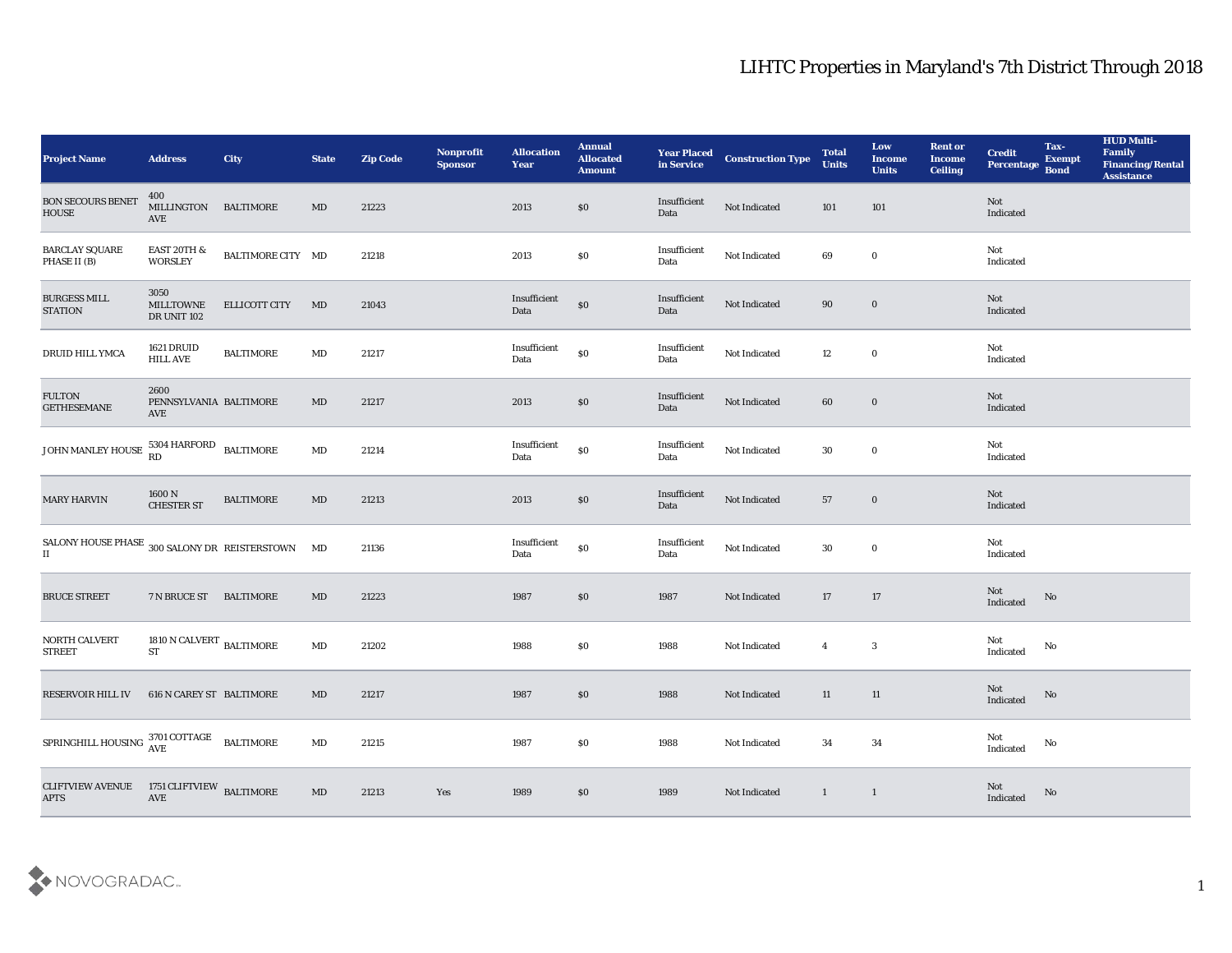| <b>Project Name</b>                         | <b>Address</b>                                    | <b>City</b>      | <b>State</b>           | <b>Zip Code</b> | Nonprofit<br><b>Sponsor</b> | <b>Allocation</b><br>Year | <b>Annual</b><br><b>Allocated</b><br><b>Amount</b> | <b>Year Placed<br/>in Service</b> | <b>Construction Type</b> | <b>Total</b><br><b>Units</b> | Low<br><b>Income</b><br><b>Units</b> | <b>Rent or</b><br><b>Income</b><br><b>Ceiling</b> | <b>Credit</b><br>Percentage Bond      | Tax-<br><b>Exempt</b> | <b>HUD Multi-</b><br>Family<br><b>Financing/Rental</b><br><b>Assistance</b> |
|---------------------------------------------|---------------------------------------------------|------------------|------------------------|-----------------|-----------------------------|---------------------------|----------------------------------------------------|-----------------------------------|--------------------------|------------------------------|--------------------------------------|---------------------------------------------------|---------------------------------------|-----------------------|-----------------------------------------------------------------------------|
| ETTING STREET APTS 1325 ETTING ST BALTIMORE |                                                   |                  | MD                     |                 |                             | 1988                      | \$0                                                | 1989                              | Not Indicated            | $\mathbf{1}$                 | $\mathbf{1}$                         |                                                   | Not<br>Indicated                      | $\rm No$              |                                                                             |
| <b>MADISON AVENUE</b><br><b>APTS I</b>      | 1424 MADISON BALTIMORE<br>$\operatorname{AVE}$    |                  | MD                     | 21217           |                             | 1988                      | $\$0$                                              | 1989                              | Not Indicated            | $6\phantom{.0}$              | $6\phantom{.}6$                      |                                                   | $\operatorname{\bf Not}$<br>Indicated | No                    |                                                                             |
| NORTH BOND STREET 1239 N BOND ST BALTIMORE  |                                                   |                  | MD                     | 21213           |                             | 1989                      | \$0                                                | 1989                              | Not Indicated            | $\mathbf{1}$                 | $\mathbf{1}$                         |                                                   | Not<br>Indicated                      | No                    |                                                                             |
| RAVENWOOD AVE<br><b>APTS I</b>              | 3141<br>RAVENWOOD<br>AVE                          | <b>BALTIMORE</b> | MD                     | 21213           |                             | 1989                      | \$0                                                | 1989                              | Not Indicated            | $\mathbf{1}$                 | $\blacksquare$                       |                                                   | Not<br>Indicated                      | No                    |                                                                             |
| <b>WEST HAMBURG</b>                         | 760 W<br><b>HAMBURG ST</b>                        | <b>BALTIMORE</b> | $\mathbf{M}\mathbf{D}$ | 21230           |                             | 1987                      | \$0                                                | 1989                              | Not Indicated            | $\mathbf{1}$                 | $\mathbf{1}$                         |                                                   | Not<br>Indicated                      | No                    |                                                                             |
| <b>LANVALE APTS</b>                         | $1600 \; {\rm RUTLAND} \quad {\rm BALTIMORE}$ AVE |                  | $\mathbf{M}\mathbf{D}$ | 21213           |                             | Insufficient<br>Data      | $\$0$                                              | 1989                              | Not Indicated            | 38                           | 37                                   |                                                   | Not<br>Indicated                      |                       |                                                                             |
| <b>ALCOTT PLACE</b>                         | 2702<br><b>KEYWORTH</b><br>AVE                    | <b>BALTIMORE</b> | MD                     | 21215           |                             | 1989                      | \$0                                                | 1990                              | Not Indicated            | 44                           | 44                                   |                                                   | Not<br>$\operatorname{Indicated}$     | No                    |                                                                             |
| 1807 BARCLAY ST                             | 1807 BARCLAY<br><b>ST</b>                         | <b>BALTIMORE</b> | $\mathbf{M}\mathbf{D}$ | 21202           |                             | 1989                      | \$0                                                | 1990                              | Not Indicated            | $\mathbf{3}$                 | $\mathbf{3}$                         |                                                   | Not<br>Indicated                      | No                    |                                                                             |
| <b>BRETTON TERRACE</b>                      | 3641<br>GREENMOUNT BALTIMORE<br>AVE               |                  | MD                     | 21218           |                             | 1988                      | \$0                                                | 1990                              | Not Indicated            | 26                           | 26                                   |                                                   | Not<br>Indicated                      | No                    |                                                                             |
| <b>LOTHIAN ROAD APTS</b>                    | 5520 LOTHIAN<br>RD                                | <b>BALTIMORE</b> | MD                     | 21212           |                             | 1989                      | $\$0$                                              | 1990                              | Not Indicated            | $\mathbf{2}$                 | $\boldsymbol{2}$                     |                                                   | Not<br>Indicated                      | No                    |                                                                             |
| MCELDERRY STREET 2415<br><b>APTS</b>        | MCELDERRY ST BALTIMORE                            |                  | MD                     | 21205           |                             | 1989                      | \$0                                                | 1990                              | Not Indicated            | $\mathbf{1}$                 | <sup>1</sup>                         |                                                   | Not<br>Indicated                      | No                    |                                                                             |
| RAVENWOOD AVE<br>APTS II                    | 3404<br>RAVENWOOD BALTIMORE<br>AVE                |                  | $\mathbf{M}\mathbf{D}$ | 21213           |                             | 1989                      | $\$0$                                              | 1990                              | Not Indicated            | $\mathbf{1}$<br>$\sim$ 1     |                                      |                                                   | Not<br>Indicated                      | $\rm \bf No$          |                                                                             |
| RESERVOIR HILL V                            | $200$ N GILMOR $\quad$ BALTIMORE<br>ST            |                  | $\mathbf{M}\mathbf{D}$ | 21223           |                             | 1988                      | $\$0$                                              | 1990                              | Not Indicated            | 18                           | 18                                   |                                                   | Not<br>Indicated                      | $\mathbf {No}$        |                                                                             |

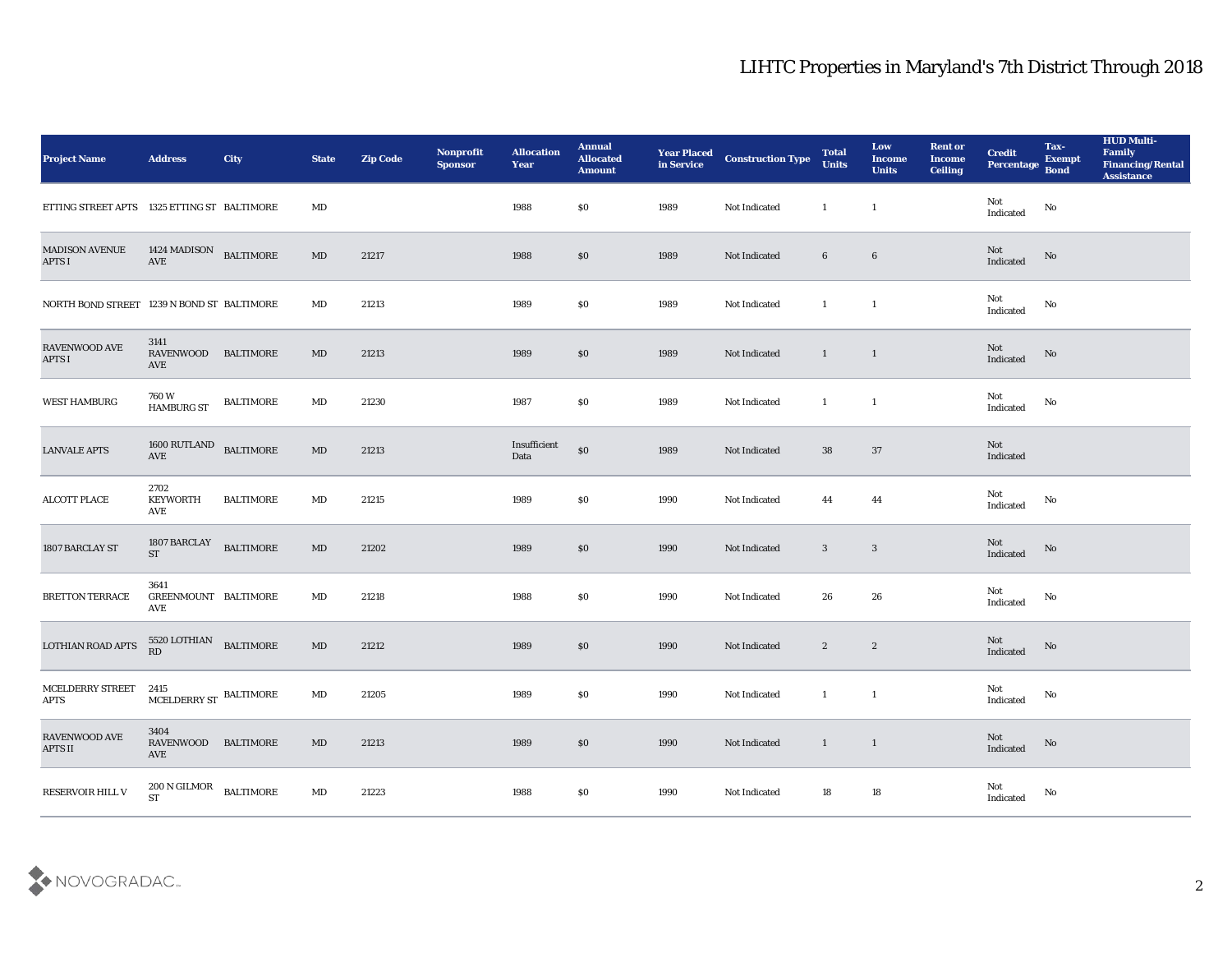| <b>Project Name</b>                              | <b>Address</b>                       | <b>City</b>      | <b>State</b>           | <b>Zip Code</b> | Nonprofit<br><b>Sponsor</b> | <b>Allocation</b><br>Year | <b>Annual</b><br><b>Allocated</b><br><b>Amount</b> | <b>Year Placed<br/>in Service</b> | <b>Construction Type</b> | <b>Total</b><br><b>Units</b> | Low<br><b>Income</b><br><b>Units</b> | <b>Rent or</b><br><b>Income</b><br><b>Ceiling</b> | <b>Credit</b><br>Percentage Bond                                            | Tax-<br><b>Exempt</b> | <b>HUD Multi-</b><br>Family<br><b>Financing/Rental</b><br>Assistance |
|--------------------------------------------------|--------------------------------------|------------------|------------------------|-----------------|-----------------------------|---------------------------|----------------------------------------------------|-----------------------------------|--------------------------|------------------------------|--------------------------------------|---------------------------------------------------|-----------------------------------------------------------------------------|-----------------------|----------------------------------------------------------------------|
| SCHOOL<br>148/ROSEDALE<br><b>TERRACE</b>         | 1801 N<br><b>ROSEDALE ST</b>         | <b>BALTIMORE</b> | MD                     | 21216           |                             | 1988                      | $\$0$                                              | 1990                              | Not Indicated            | 34                           | 34                                   |                                                   | Not<br>Indicated                                                            | $\rm \bf No$          |                                                                      |
| ST WENCESLAUS<br><b>SCHOOL</b>                   | 814 N<br>COLLINGTON<br>AVE           | <b>BALTIMORE</b> | MD                     | 21205           |                             | 1989                      | \$0                                                | 1990                              | Not Indicated            | 26                           | 26                                   |                                                   | Not<br>Indicated                                                            | No                    |                                                                      |
| <b>SCHOOL</b><br>181/FREDERICK<br><b>DOUGLAS</b> | 1645 N<br><b>CALHOUN ST</b>          | <b>BALTIMORE</b> | MD                     | 21217           |                             | 1989                      | $\$0$                                              | 1990                              | Not Indicated            | 100                          | 73                                   |                                                   | Not<br>Indicated                                                            | No                    |                                                                      |
| MCCULLOH STREET                                  | 1901<br>MCCULLOH ST                  | <b>BALTIMORE</b> | $\mathbf{M}\mathbf{D}$ | 21217           |                             | 1987                      | \$0                                                | 1990                              | Not Indicated            | 3                            | 3                                    |                                                   | Not<br>$\label{thm:indicated} \textbf{Indicated}$                           | No                    |                                                                      |
| <b>MADISON AVENUE</b><br><b>APTS II</b>          | 1420 MADISON<br>AVE                  | <b>BALTIMORE</b> | MD                     | 21217           |                             | 1989                      | $\$0$                                              | 1990                              | Not Indicated            | 6                            | $6\phantom{.}6$                      |                                                   | Not<br>Indicated                                                            | No                    |                                                                      |
| 1310 GREENMOUNT<br>AVE                           | 1310<br>GREENMOUNT BALTIMORE<br>AVE  |                  | MD                     | 21202           |                             | 1988                      | \$0                                                | 1990                              | Not Indicated            | $\mathbf{1}$                 | $\mathbf{1}$                         |                                                   | Not<br>$\operatorname{Indicated}$                                           | No                    |                                                                      |
| <b>EDMONDALE APTS</b>                            | 1300<br>WILDWOOD<br><b>PKWY</b>      | <b>BALTIMORE</b> | MD                     | 21229           |                             | 1988                      | $\$0$                                              | 1990                              | Not Indicated            | 262                          | 134                                  |                                                   | Not<br>Indicated                                                            | No                    |                                                                      |
| <b>DOLPHIN STREET</b><br><b>APTS</b>             | 731 DOLPHIN ST BALTIMORE             |                  | MD                     | 21217           |                             | 1989                      | \$0                                                | 1990                              | Not Indicated            | $\mathbf{1}$                 | $\mathbf{1}$                         |                                                   | Not<br>Indicated                                                            | No                    |                                                                      |
| LINDEN AVENUE APTS                               | 2245 LINDEN<br>AVE                   | <b>BALTIMORE</b> | $\mathbf{M}\mathbf{D}$ | 21217           |                             | 1988                      | $\$0$                                              | 1991                              | Not Indicated            | $\mathbf{3}$                 | $\mathbf{3}$                         |                                                   | Not<br>Indicated                                                            | $\rm No$              |                                                                      |
| <b>NEWINGTON APTS</b>                            | 1600 RUTLAND<br>$\operatorname{AVE}$ | <b>BALTIMORE</b> | MD                     | 21213           |                             | 1989                      | $\$0$                                              | 1991                              | <b>Not Indicated</b>     | 10                           | 10                                   |                                                   | Not<br>Indicated                                                            | No                    |                                                                      |
| PARK VIEW AT<br><b>CATONSVILLE I</b>             | 303 MAIDEN<br>CHOICE LN              | <b>BALTIMORE</b> | MD                     | 21228           |                             | Insufficient<br>Data      | $\$0$                                              | 1991                              | Not Indicated            | 100                          | 100                                  |                                                   | Not<br>Indicated                                                            |                       |                                                                      |
| <b>CALVERTON</b>                                 | 119 E 25TH ST                        | <b>BALTIMORE</b> | $\mathbf{M}\mathbf{D}$ | 21218           |                             | 1989                      | $\$0$                                              | 1991                              | Not Indicated            | $13\,$                       | $13\,$                               |                                                   | $\operatorname{\mathsf{Not}}$<br>$\label{thm:indicated} \textbf{Indicated}$ | No                    |                                                                      |
| DRUID HILL AVENUE                                | 1620 DRUID<br>HILL AVE               | <b>BALTIMORE</b> | $\mathbf{M}\mathbf{D}$ | 21217           |                             | 1992                      | $\$0$                                              | 1992                              | Not Indicated            | $\overline{4}$               | $\overline{4}$                       |                                                   | Not<br>Indicated                                                            | No                    |                                                                      |

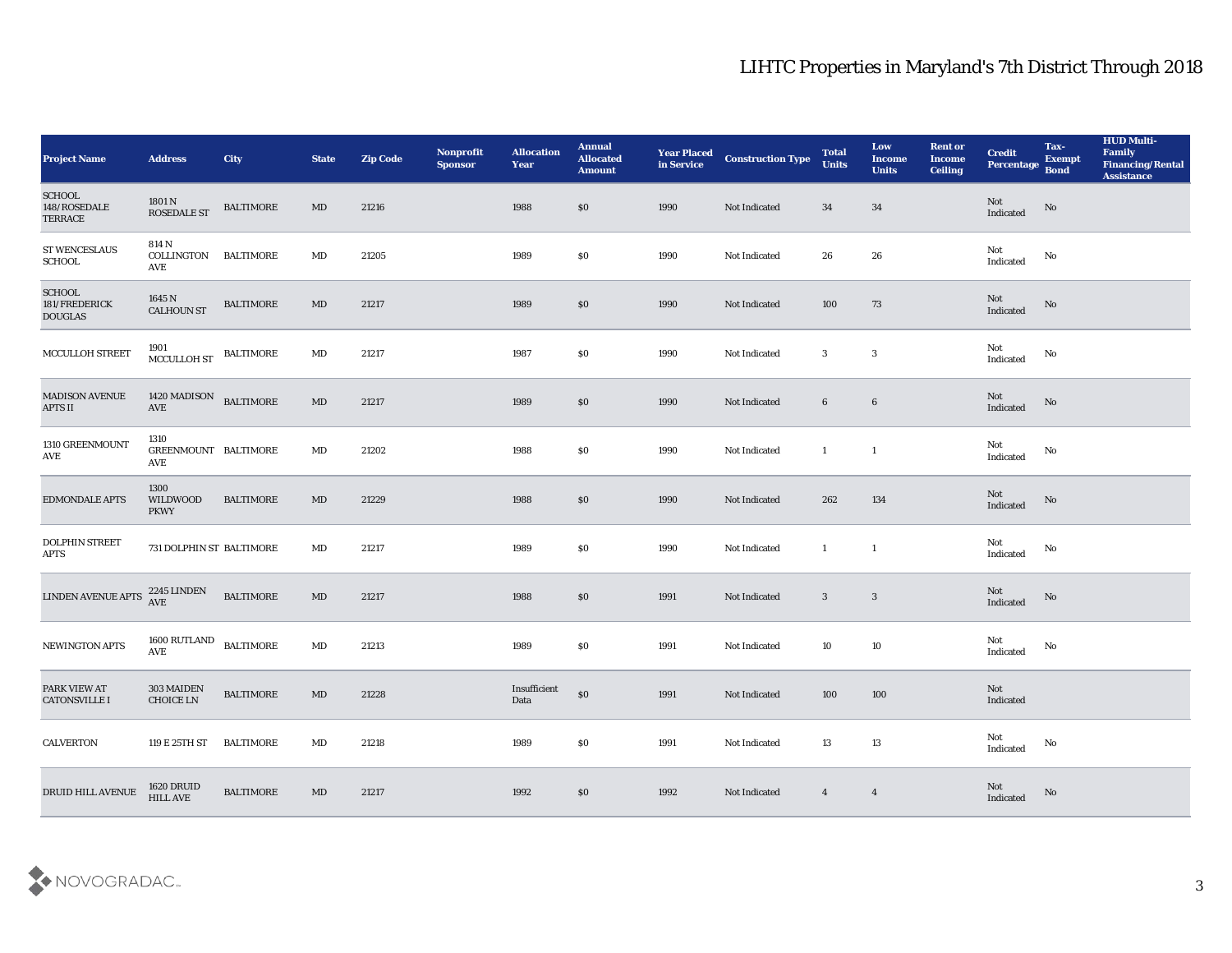| <b>Project Name</b>                                       | <b>Address</b>                                   | <b>City</b>      | <b>State</b>           | <b>Zip Code</b> | Nonprofit<br><b>Sponsor</b> | <b>Allocation</b><br><b>Year</b> | <b>Annual</b><br><b>Allocated</b><br><b>Amount</b> | <b>Year Placed<br/>in Service</b> | <b>Construction Type</b> | <b>Total</b><br><b>Units</b> | Low<br><b>Income</b><br><b>Units</b> | <b>Rent or</b><br><b>Income</b><br><b>Ceiling</b> | <b>Credit</b><br>Percentage                | Tax-<br><b>Exempt</b><br><b>Bond</b> | <b>HUD Multi-</b><br>Family<br><b>Financing/Rental</b><br><b>Assistance</b> |
|-----------------------------------------------------------|--------------------------------------------------|------------------|------------------------|-----------------|-----------------------------|----------------------------------|----------------------------------------------------|-----------------------------------|--------------------------|------------------------------|--------------------------------------|---------------------------------------------------|--------------------------------------------|--------------------------------------|-----------------------------------------------------------------------------|
| <b>ST MARK'S APTS</b>                                     | <b>19 WINTERS LN CATONSVILLE</b>                 |                  | MD                     | 21228           |                             | 1991                             | $\$0$                                              | 1992                              | Not Indicated            | 20                           | 20                                   |                                                   | Not<br>Indicated                           | No                                   |                                                                             |
| <b>WEST FAYETTE</b><br><b>STREET APTS</b>                 | 757 W FAYETTE BALTIMORE<br><b>ST</b>             |                  | MD                     | 21201           |                             | 1991                             | $\$0$                                              | 1992                              | Not Indicated            | 8                            | $8\phantom{1}$                       |                                                   | $\operatorname{\mathbf{Not}}$<br>Indicated | No                                   |                                                                             |
| <b>WHITE PARK</b><br><b>COOPERATIVE</b>                   | 2200 PARK AVE BALTIMORE                          |                  | MD                     | 21217           |                             | 1991                             | \$0                                                | 1992                              | Not Indicated            | 24                           | 24                                   |                                                   | Not<br>Indicated                           | No                                   |                                                                             |
| <b>MULBERRY COURT</b>                                     | <b>401 N EUTAW ST BALTIMORE</b>                  |                  | MD                     | 21201           |                             | 1991                             | $\$0$                                              | 1993                              | Not Indicated            | 62                           | $62\,$                               | 60% AMGI                                          | Not<br>Indicated                           | No                                   |                                                                             |
| WEST NORTH AVENUE $2236$ W N AVE BALTIMORE<br><b>APTS</b> |                                                  |                  | MD                     | 21216           |                             | 1992                             | \$0                                                | 1993                              | Not Indicated            | $\boldsymbol{2}$             | $\boldsymbol{2}$                     |                                                   | Not<br>Indicated                           | No                                   |                                                                             |
| <b>HARFORD HOUSE</b>                                      | 1513 E N AVE                                     | <b>BALTIMORE</b> | MD                     | 21213           |                             | 1992                             | $\$0$                                              | 1994                              | Not Indicated            | 27                           | 26                                   | 60% AMGI                                          | Not<br>$\operatorname{Indicated}$          | No                                   |                                                                             |
| JOHNSTON SQUARE I                                         | 1003<br>HOMEWOOD<br>AVE                          | <b>BALTIMORE</b> | MD                     | 21202           |                             | 1993                             | \$0                                                | 1994                              | Not Indicated            | 44                           | 44                                   |                                                   | Not<br>Indicated                           | No                                   |                                                                             |
| <b>OCALA PARK CO-OP</b>                                   | 2900<br>REISTERSTOWN BALTIMORE<br>RD             |                  | MD                     | 21215           | Yes                         | 1992                             | \$0                                                | 1994                              | Not Indicated            | 36                           | 36                                   |                                                   | Not<br>Indicated                           | No                                   |                                                                             |
| RESERVOIR HILL VIII                                       | 709<br>NEWINGTON<br>AVE                          | BALTIMORE        | MD                     | 21217           |                             | 1993                             | \$0                                                | 1994                              | <b>Not Indicated</b>     | 28                           | 28                                   | 50% AMGI                                          | Not<br>Indicated                           | No                                   |                                                                             |
| <b>SHARON TOWERS</b>                                      | <b>4 N CAREY ST</b>                              | BALTIMORE        | MD                     | 21223           | Yes                         | 1992                             | $\$0$                                              | 1994                              | Not Indicated            | 12                           | 12                                   |                                                   | <b>Not</b><br>Indicated                    | No                                   |                                                                             |
| <b>ROYALTON ARMS</b>                                      | 1900<br>$\mbox{MARYLAND}$ AVE $\mbox{BALTIMORE}$ |                  | MD                     | 21218           |                             | 1993                             | \$0                                                | 1994                              | Not Indicated            | 15                           | 15                                   | 50% AMGI                                          | Not<br>Indicated                           |                                      |                                                                             |
| RESERVOIR HILL VI                                         | 602 N<br>ARLINGTON<br>AVE                        | <b>BALTIMORE</b> | $\mathbf{M}\mathbf{D}$ | 21217           |                             | 1993                             | $\$0$                                              | 1994                              | Not Indicated            | 12                           | 12                                   | 50% AMGI                                          | $\rm Not$ Indicated                        |                                      |                                                                             |
| <b>EAST PRESTON</b><br>STREET APTS                        | 221 E PRESTON<br>ST                              | <b>BALTIMORE</b> | $\mathbf{M}\mathbf{D}$ | 21202           |                             | 1993                             | $\$0$                                              | 1994                              | Not Indicated            | 8                            | ${\bf 8}$                            | 60% AMGI                                          | Not<br>Indicated                           |                                      |                                                                             |

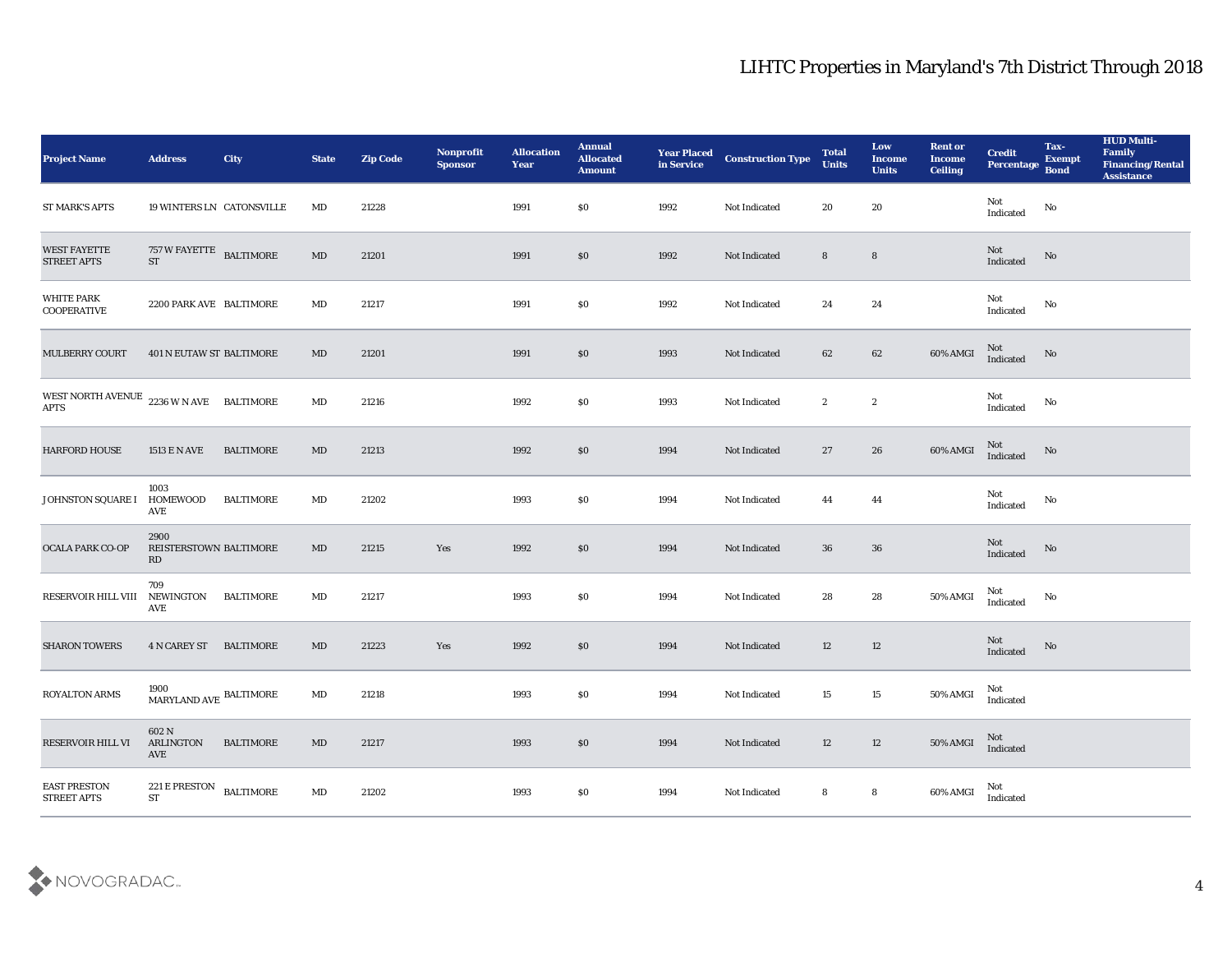| <b>Project Name</b>                    | <b>Address</b>                                                    | City             | <b>State</b>           | <b>Zip Code</b> | Nonprofit<br><b>Sponsor</b> | <b>Allocation</b><br><b>Year</b> | <b>Annual</b><br><b>Allocated</b><br><b>Amount</b> | <b>Year Placed<br/>in Service</b> | <b>Construction Type</b>  | <b>Total</b><br><b>Units</b> | Low<br><b>Income</b><br><b>Units</b> | <b>Rent or</b><br><b>Income</b><br><b>Ceiling</b> | <b>Credit</b><br>Percentage                    | Tax-<br><b>Exempt</b><br><b>Bond</b> | <b>HUD Multi-</b><br>Family<br><b>Financing/Rental</b><br><b>Assistance</b> |
|----------------------------------------|-------------------------------------------------------------------|------------------|------------------------|-----------------|-----------------------------|----------------------------------|----------------------------------------------------|-----------------------------------|---------------------------|------------------------------|--------------------------------------|---------------------------------------------------|------------------------------------------------|--------------------------------------|-----------------------------------------------------------------------------|
| <b>BROADWAY COURT</b>                  | 925 N<br><b>BROADWAY</b>                                          | <b>BALTIMORE</b> | MD                     | 21205           |                             | Insufficient<br>Data             | $\$0$                                              | 1994                              | Not Indicated             | 47                           | 47                                   |                                                   | Not<br>Indicated                               |                                      |                                                                             |
| MARYLAND AVENUE<br><b>APTS</b>         | 2323<br>$\mbox{MARYLAND}$ AVE $\mbox{BALTIMORE}$                  |                  | MD                     | 21218           | $\mathbf{N}\mathbf{o}$      | 1993                             | \$0                                                | 1995                              | Acquisition and Rehab 11  |                              | 11                                   | 60% AMGI                                          | <b>Both 30%</b><br>and 70%<br>present value    | No                                   |                                                                             |
| <b>BELLEVIEU-</b><br><b>MANCHESTER</b> | 342 BLOOM ST BALTIMORE                                            |                  | MD                     | 21217           | Yes                         | 1993                             | \$0                                                | 1995                              | Acquisition and Rehab 48  |                              | 48                                   | 60% AMGI                                          | $70\,\%$ present $\,$ No value                 |                                      |                                                                             |
| <b>ESPLANADE</b>                       | 2525 EUTAW PL BALTIMORE                                           |                  | MD                     | 21217           | No                          | 1993                             | \$0                                                | 1995                              | Acquisition and Rehab 95  |                              | 95                                   |                                                   | <b>Both 30%</b><br>and 70%<br>present value    | No                                   |                                                                             |
| EUTAW PLACE                            | 628 N EUTAW<br><b>ST</b>                                          | <b>BALTIMORE</b> | MD                     | 21201           | No                          | 1993                             | \$0                                                | 1995                              | <b>New Construction</b>   | 58                           | 58                                   |                                                   | $70\,\%$ present $\,$ No value                 |                                      |                                                                             |
| TEMPLE GARDENS                         | 2601 MADISON<br>$\operatorname{AVE}$                              | <b>BALTIMORE</b> | $\mathbf{M}\mathbf{D}$ | 21217           | $\mathbf {No}$              | 1994                             | \$0                                                | 1995                              | Acquisition and Rehab 146 |                              | 123                                  |                                                   | <b>Both 30%</b><br>and $70\%$<br>present value | No                                   |                                                                             |
| <b>RESERVOIR HILL VII</b>              | 604 N<br><b>ARLINGTON</b><br>AVE                                  | <b>BALTIMORE</b> | MD                     | 21217           |                             | 1993                             | \$0                                                | 1995                              | Not Indicated             | 21                           | 21                                   | <b>50% AMGI</b>                                   | Not<br>Indicated                               |                                      |                                                                             |
| HARFORD COMMONS                        | $1508$ HARFORD $\;$ BALTIMORE<br>$\mathbf{A}\mathbf{V}\mathbf{E}$ |                  | $\rm MD$               | 21202           |                             | 1993                             | \$0                                                | 1995                              | Not Indicated             | 30                           | 30                                   | 50% AMGI                                          | Not<br>Indicated                               |                                      |                                                                             |
| <b>BURLIETH RIDGE</b>                  | 2601 FAIRVIEW BALTIMORE<br>$\operatorname{AVE}$                   |                  | $\mathbf{M}\mathbf{D}$ | 21215           | Yes                         | 1994                             | \$0                                                | 1996                              | Acquisition and Rehab 40  |                              | 40                                   | 60% AMGI                                          | $70\,\%$ present $\,$ No value                 |                                      |                                                                             |
| <b>OLIVER PLAZA</b>                    | 1401 E OLIVER<br><b>ST</b>                                        | <b>BALTIMORE</b> | $\mathbf{M}\mathbf{D}$ | 21213           | No                          | 1994                             | \$0                                                | 1996                              | Acquisition and Rehab 45  |                              | 45                                   | 60% AMGI                                          | $70\,\%$ present $\,$ No value                 |                                      |                                                                             |
| ORCHARD CROSSING A EXECUTIVE           |                                                                   | <b>COLUMBIA</b>  | MD                     | 21045           | No                          | 1994                             | \$0\$                                              | 1996                              | <b>New Construction</b>   | 187                          | 95                                   | 60% AMGI                                          | $70\,\%$ present $\,$ No value                 |                                      |                                                                             |
| <b>PACA HOUSE</b>                      | 116 N PACA ST BALTIMORE                                           |                  | $\mathbf{M}\mathbf{D}$ | 21201           | Yes                         | 1994                             | $\$0$                                              | 1996                              | Acquisition and Rehab 106 |                              | 106                                  |                                                   | $70\,\%$ present $\,$ No value                 |                                      |                                                                             |
| <b>BON SECOURS APTS I</b>              | 1836 W<br>BALTIMORE ST                                            | <b>BALTIMORE</b> | $\mathbf{M}\mathbf{D}$ | 21223           | $\rm\thinspace No$          | 1995                             | $\$0$                                              | 1997                              | Acquisition and Rehab 30  |                              | 30                                   | 60% AMGI                                          | Both $30\%$<br>and $70\%$<br>present value     | No                                   |                                                                             |

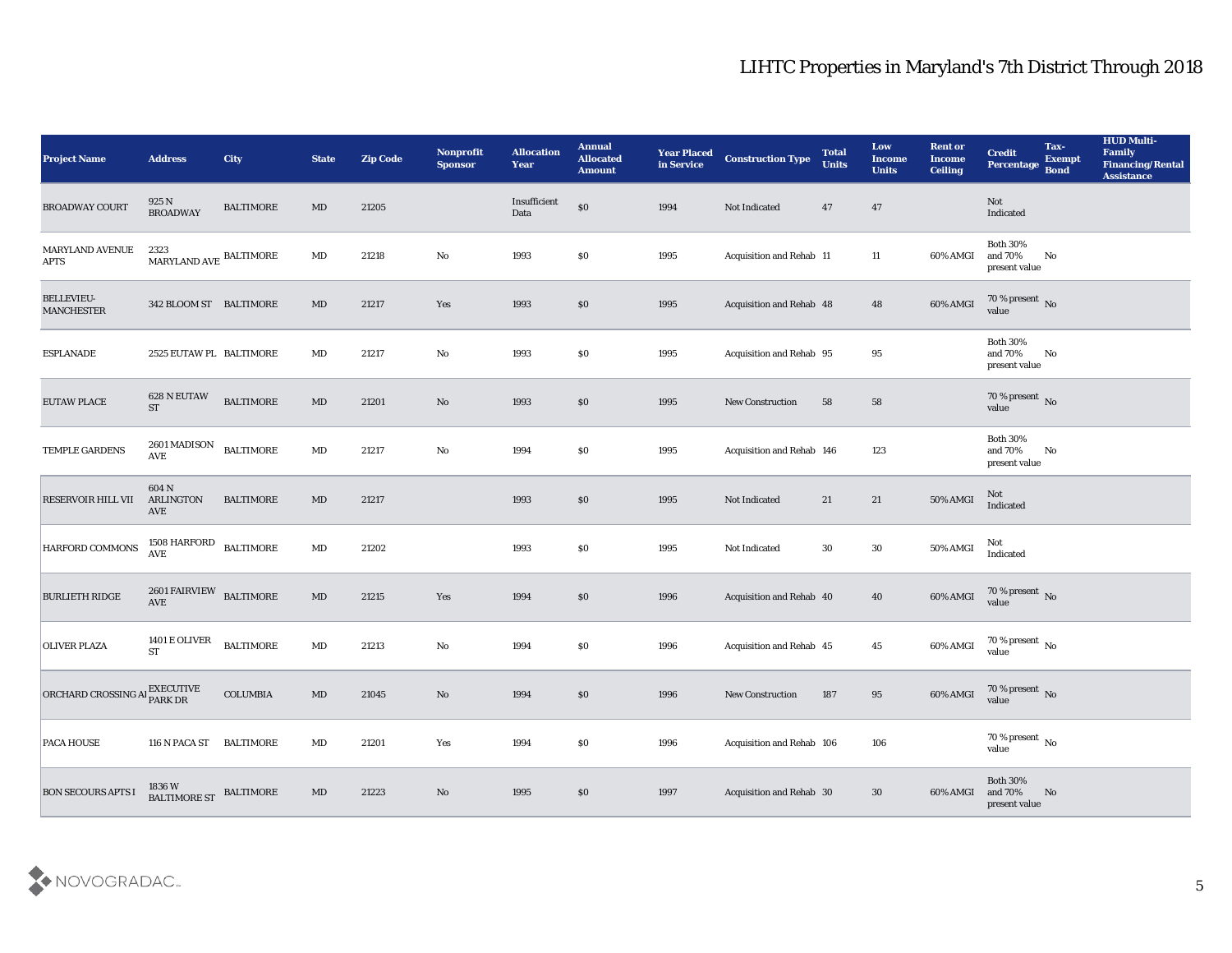| <b>Project Name</b>                                             | <b>Address</b>                                 | <b>City</b>      | <b>State</b>           | <b>Zip Code</b> | Nonprofit<br><b>Sponsor</b> | <b>Allocation</b><br>Year | <b>Annual</b><br><b>Allocated</b><br><b>Amount</b> | <b>Year Placed</b><br>in Service | <b>Construction Type</b>  | <b>Total</b><br><b>Units</b> | Low<br><b>Income</b><br><b>Units</b> | <b>Rent or</b><br><b>Income</b><br><b>Ceiling</b> | <b>Credit</b><br><b>Percentage</b>                              | Tax-<br><b>Exempt</b><br><b>Bond</b> | <b>HUD Multi-</b><br>Family<br><b>Financing/Rental</b><br><b>Assistance</b> |
|-----------------------------------------------------------------|------------------------------------------------|------------------|------------------------|-----------------|-----------------------------|---------------------------|----------------------------------------------------|----------------------------------|---------------------------|------------------------------|--------------------------------------|---------------------------------------------------|-----------------------------------------------------------------|--------------------------------------|-----------------------------------------------------------------------------|
| <b>BROADWAY NORTH</b>                                           | 1005 N<br><b>BROADWAY</b>                      | <b>BALTIMORE</b> | MD                     | 21205           | No                          | 1995                      | \$0                                                | 1997                             | Acquisition and Rehab 17  |                              | 17                                   | 50% AMGI                                          | 70 % present No<br>value                                        |                                      |                                                                             |
| MARLBOROUGH APTS 1701 EUTAW PL BALTIMORE                        |                                                |                  | MD                     | 21217           | $\rm No$                    | 1997                      | \$0                                                | 1997                             | Acquisition and Rehab 227 |                              | 227                                  | 60% AMGI                                          | <b>Both 30%</b><br>and 70%<br>present value                     | No                                   |                                                                             |
| <b>ARBOR OAKS</b>                                               | 800<br><b>DARTMOUTH</b><br>RD                  | <b>BALTIMORE</b> | $\mathbf{M}\mathbf{D}$ | 21212           |                             | 1995                      | \$0                                                | 1997                             | Not Indicated             | 201                          | 201                                  | 60% AMGI                                          | Not<br>Indicated                                                |                                      |                                                                             |
| <b>HOUSE OF RUTH</b>                                            | $2311\,\mathrm{ARGONNE}$ BALTIMORE<br>DR       |                  | $\mathbf{M}\mathbf{D}$ | 21218           | Yes                         | 1997                      | \$0                                                | 1998                             | <b>New Construction</b>   | 29                           | 29                                   | 60% AMGI                                          | $70\,\%$ present $\,\mathrm{Yes}$ value                         |                                      |                                                                             |
| <b>PARK HEIGHTS</b><br><b>ELDERLY</b>                           | <b>5430 PARK</b><br><b>HEIGHTS AVE</b>         | <b>BALTIMORE</b> | $\mathbf{M}\mathbf{D}$ | 21215           | No                          | 1997                      | \$0                                                | 1998                             | <b>New Construction</b>   | 83                           | 83                                   | 60% AMGI                                          | $70\,\%$ present $\,$ No value                                  |                                      |                                                                             |
| <b>BON SECOURS APTS II</b>                                      | $1815\,\mathrm{W}$ BALTIMORE ST $\;$ BALTIMORE |                  | $\mathbf{M}\mathbf{D}$ | 21223           | Yes                         | 1997                      | \$0                                                | 1999                             | Acquisition and Rehab 30  |                              | 30                                   | 60% AMGI                                          | $70\,\%$ present $\,$ No value                                  |                                      |                                                                             |
| DRUID HILL YMCA<br><b>FAMILY RESIDENCE</b>                      | 1609 DRUID<br><b>HILL AVE</b>                  | <b>BALTIMORE</b> | $\mathbf{M}\mathbf{D}$ | 21217           | Yes                         | 1997                      | \$0                                                | 1999                             | Acquisition and Rehab 13  |                              | 13                                   | 50% AMGI                                          | $70\,\% \,present \over value$                                  |                                      |                                                                             |
| <b>DRUID HOUSE</b><br><b>TRANSITIONAL</b><br><b>HOUSING</b>     | 1821<br>MCCULLOH ST                            | <b>BALTIMORE</b> | $\mathbf{M}\mathbf{D}$ | 21217           | Yes                         | 1997                      | \$0                                                | 1999                             | Acquisition and Rehab 24  |                              | 24                                   | 50% AMGI                                          | <b>Both 30%</b><br>and 70%<br>present value                     | No                                   |                                                                             |
| <b>MICAH HOUSE</b>                                              | 5207 YORK RD BALTIMORE                         |                  | $\mathbf{M}\mathbf{D}$ | 21212           | Yes                         | 1997                      | \$0                                                | 1999                             | Acquisition and Rehab 33  |                              | 33                                   | 60% AMGI                                          | $70\,\%$ present $\,$ No value                                  |                                      |                                                                             |
| PARK VIEW AT ELLICOT 8720 RIDGE RD ELLICOTT CITY                |                                                |                  | MD                     | 21043           | Yes                         | 1997                      | \$0                                                | 1999                             | <b>New Construction</b>   | 81                           |                                      | 81 60% AMGI                                       | $70\,\%$ present $\,$ No value                                  |                                      |                                                                             |
| PARK VIEW AT WOODL/ FEATHERBED                                  | 2020<br>LN                                     | WOODLAWN         | $\mathbf{M}\mathbf{D}$ | 21207           | Yes                         | 1997                      | \$0                                                | 1999                             | <b>New Construction</b>   | 101                          | 100                                  | 60% AMGI                                          | 70 % present $\,$ No $\,$<br>value                              |                                      |                                                                             |
| PEMBROKE COMMONS $_{\rm ST}^{1216\ {\rm W\ FAYETTE}}$ BALTIMORE |                                                |                  | $\mathbf{M}\mathbf{D}$ | 21223           | Yes                         | 1997                      | $\$0$                                              | 1999                             | Acquisition and Rehab 8   |                              | $\bf 8$                              |                                                   | 60% AMGI $\frac{70 \text{ %} \text{ present}}{\text{value}}$ No |                                      |                                                                             |
| <b>RESERVOIR HILL X</b>                                         | 330 E 25TH ST BALTIMORE                        |                  | $\mathbf{M}\mathbf{D}$ | 21218           |                             | 1997                      | $\$0$                                              | 1999                             | Not Indicated             | 15                           | $15\,$                               |                                                   | Not<br>$\operatorname{Indicated}$                               |                                      |                                                                             |

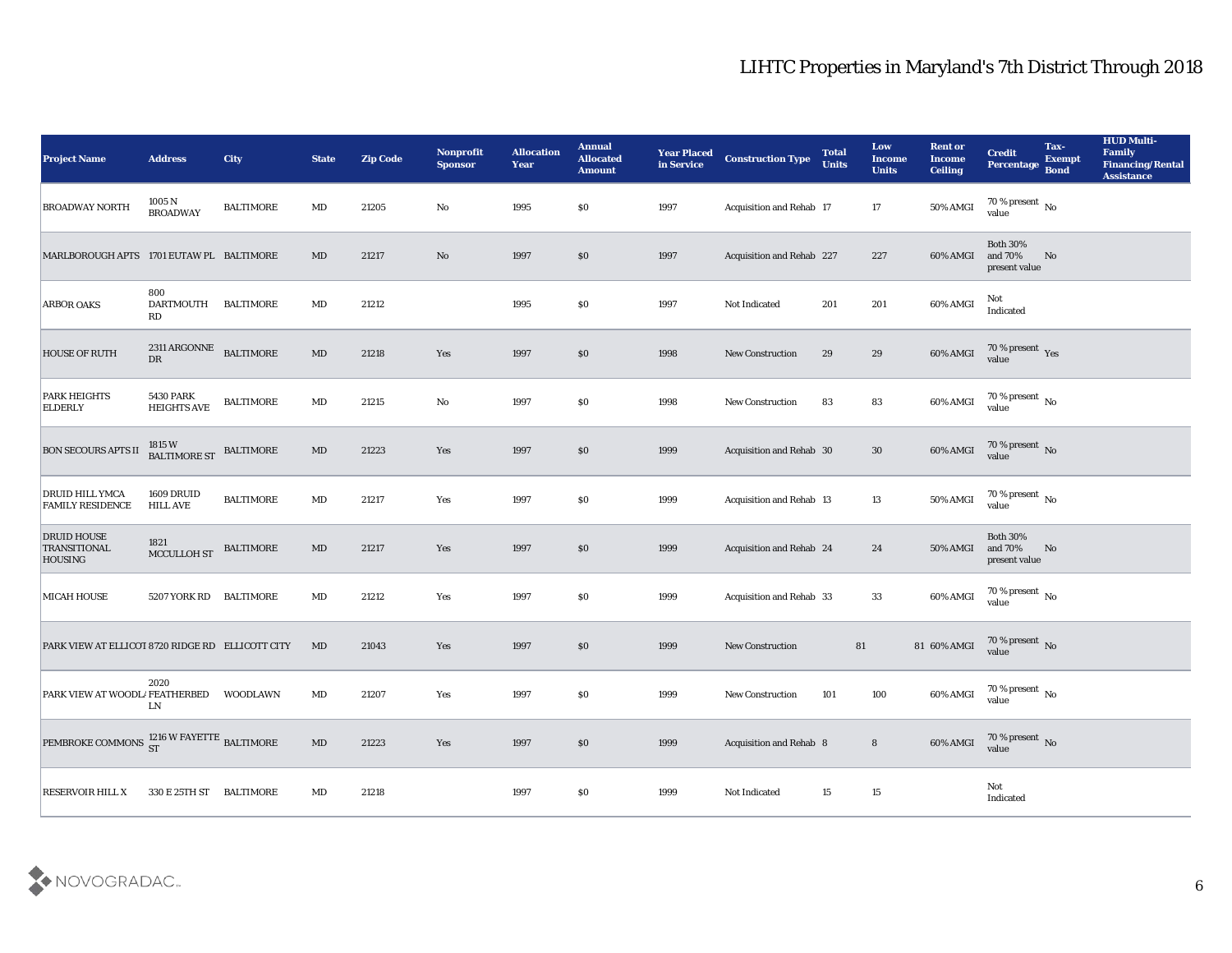| <b>Project Name</b>                                                                                                                                                                     | <b>Address</b>                              | <b>City</b>      | <b>State</b>           | <b>Zip Code</b> | Nonprofit<br><b>Sponsor</b> | <b>Allocation</b><br><b>Year</b> | <b>Annual</b><br><b>Allocated</b><br><b>Amount</b> | <b>Year Placed</b><br>in Service | <b>Construction Type</b>                                                          | <b>Total</b><br><b>Units</b> | Low<br><b>Income</b><br><b>Units</b> | <b>Rent or</b><br><b>Income</b><br><b>Ceiling</b> | <b>Credit</b><br>Percentage                 | Tax-<br><b>Exempt</b><br><b>Bond</b> | <b>HUD Multi-</b><br>Family<br><b>Financing/Rental</b><br><b>Assistance</b> |
|-----------------------------------------------------------------------------------------------------------------------------------------------------------------------------------------|---------------------------------------------|------------------|------------------------|-----------------|-----------------------------|----------------------------------|----------------------------------------------------|----------------------------------|-----------------------------------------------------------------------------------|------------------------------|--------------------------------------|---------------------------------------------------|---------------------------------------------|--------------------------------------|-----------------------------------------------------------------------------|
| <b>RESERVOIR HILL XI</b>                                                                                                                                                                | 2212<br>MCCULLOH ST                         | <b>BALTIMORE</b> | $\mathbf{M}\mathbf{D}$ | 21217           | No                          | 1998                             | \$0                                                | 1999                             | Acquisition and Rehab 29                                                          |                              | 29                                   | 50% AMGI                                          | $70\,\%$ present $\,$ No value              |                                      |                                                                             |
| <b>BENNETT HOUSE</b>                                                                                                                                                                    | 14 E FRANKLIN BALTIMORE<br><b>ST</b>        |                  | $\mathbf{M}\mathbf{D}$ | 21202           | Yes                         | 1998                             | \$0                                                | 2000                             | Acquisition and Rehab 29                                                          |                              | 29                                   |                                                   | <b>Both 30%</b><br>and 70%<br>present value | No                                   |                                                                             |
| <b>LIBERTY VILLAGE</b><br><b>APTS</b>                                                                                                                                                   | $3000$ TOWANDA $\,$ BALTIMORE<br><b>AVE</b> |                  | $\mathbf{M}\mathbf{D}$ | 21215           | Yes                         | 1998                             | \$0                                                | 2000                             | New Construction                                                                  | 85                           | 84                                   |                                                   | $70\,\%$ present $\,$ No value              |                                      |                                                                             |
| <b>BOLTON HOUSE</b>                                                                                                                                                                     | 1100 BOLTON ST BALTIMORE                    |                  | $\mathbf{M}\mathbf{D}$ | 21201           | $\mathbf{N}\mathbf{o}$      | 2000                             | \$0                                                | 2000                             | Acquisition and Rehab 260                                                         |                              | 260                                  | 60% AMGI                                          | $30\,\%$ present $\,$ Yes value             |                                      |                                                                             |
| <b>HOLLINS STREET</b><br><b>PHOENIX</b>                                                                                                                                                 | 2325 HOLLINS<br><b>ST</b>                   | <b>BALTIMORE</b> | $\mathbf{M}\mathbf{D}$ | 21223           | $\rm\thinspace No$          | 1999                             | \$0                                                | 2000                             | <b>New Construction</b>                                                           | 60                           | 60                                   | 60% AMGI                                          | $70\,\%$ present $\,$ No value              |                                      |                                                                             |
| LEXINGTON TERRACE 751 W<br><b>SENIOR HOUSING</b>                                                                                                                                        | SARATOGA ST                                 | <b>BALTIMORE</b> | $\mathbf{M}\mathbf{D}$ | 21201           |                             | 1998                             | \$0                                                | 2000                             | Not Indicated                                                                     | 88                           | 88                                   | 60% AMGI                                          | Not<br>Indicated                            |                                      |                                                                             |
| $\begin{tabular}{ll} \textbf{LEXINGTON TERRACE} & \textbf{726} \textbf{W CHERRY} & \textbf{BALTIMORE} \\ \textbf{TOWNHOMES} & \textbf{BLOS SOM WAY} & \textbf{BALTIMORE} \end{tabular}$ |                                             |                  | $\mathbf{M}\mathbf{D}$ | 21201           | $\rm \bf No$                | 1998                             | \$0                                                | 2000                             | <b>New Construction</b>                                                           | 203                          | 203                                  |                                                   | $30\,\%$ present $\,$ Yes value             |                                      |                                                                             |
| <b>PARK VIEW AT</b><br>COLDSPRING                                                                                                                                                       | 4803<br>TAMARIND RD                         | <b>BALTIMORE</b> | $\mathbf{M}\mathbf{D}$ | 21209           | $\mathbf{N}\mathbf{o}$      | 1999                             | \$0                                                | 2000                             | <b>New Construction</b>                                                           | 99                           | 99                                   | 60% AMGI                                          | $70$ % present $_{\rm No}$                  |                                      |                                                                             |
| <b>RESERVOIR HILL XII</b>                                                                                                                                                               | 2200<br>MCCULLOH ST                         | <b>BALTIMORE</b> | $\mathbf{M}\mathbf{D}$ | 21217           |                             | 1999                             | \$0                                                | 2000                             | Not Indicated                                                                     | 15                           | 15                                   |                                                   | Not<br>Indicated                            |                                      |                                                                             |
| <b>SELBORNE HOUSE</b><br>(DORSEY HALL)                                                                                                                                                  | 5320 DORSEY<br><b>HALL DR</b>               | ELLICOTT CITY    | MD                     | 21042           | Yes                         | 1999                             | \$0                                                | 2000                             | <b>New Construction</b>                                                           | 72                           | 72                                   | 60% AMGI                                          | $30\,\%$ present $\,$ Yes value             |                                      |                                                                             |
| <b>CHARLES R UNCLES</b><br><b>SENIOR PLAZA</b>                                                                                                                                          | 607<br>PENNSYLVANIA BALTIMORE<br>AVE        |                  | MD                     | 21201           | Yes                         | 1999                             | \$0                                                | 2001                             | Acquisition and Rehab 49                                                          |                              | 49                                   |                                                   | <b>Both 30%</b><br>and 70%<br>present value | No                                   |                                                                             |
| <b>OAKS AT LIBERTY</b>                                                                                                                                                                  | <b>4801 LIBERTY<br/>HEIGHTS AVE</b>         | <b>BALTIMORE</b> | $\mathbf{M}\mathbf{D}$ | 21207           | $\mathbf {No}$              | 1999                             | $\$0$                                              | 2001                             | Both New Construction 75<br>and $\ensuremath{\mathrm{A}}/\ensuremath{\mathrm{R}}$ |                              | ${\bf 75}$                           |                                                   | 70 % present $\overline{N_0}$<br>value      |                                      |                                                                             |
| PRATT STREET<br>TRANSITIONAL<br>HOUSING                                                                                                                                                 | 1701 W PRATT<br><b>ST</b>                   | <b>BALTIMORE</b> | $\mathbf{M}\mathbf{D}$ | 21223           | Yes                         | 1999                             | \$0                                                | 2001                             | Acquisition and Rehab 35                                                          |                              | 35                                   |                                                   | $70\,\%$ present $\,$ No value              |                                      |                                                                             |

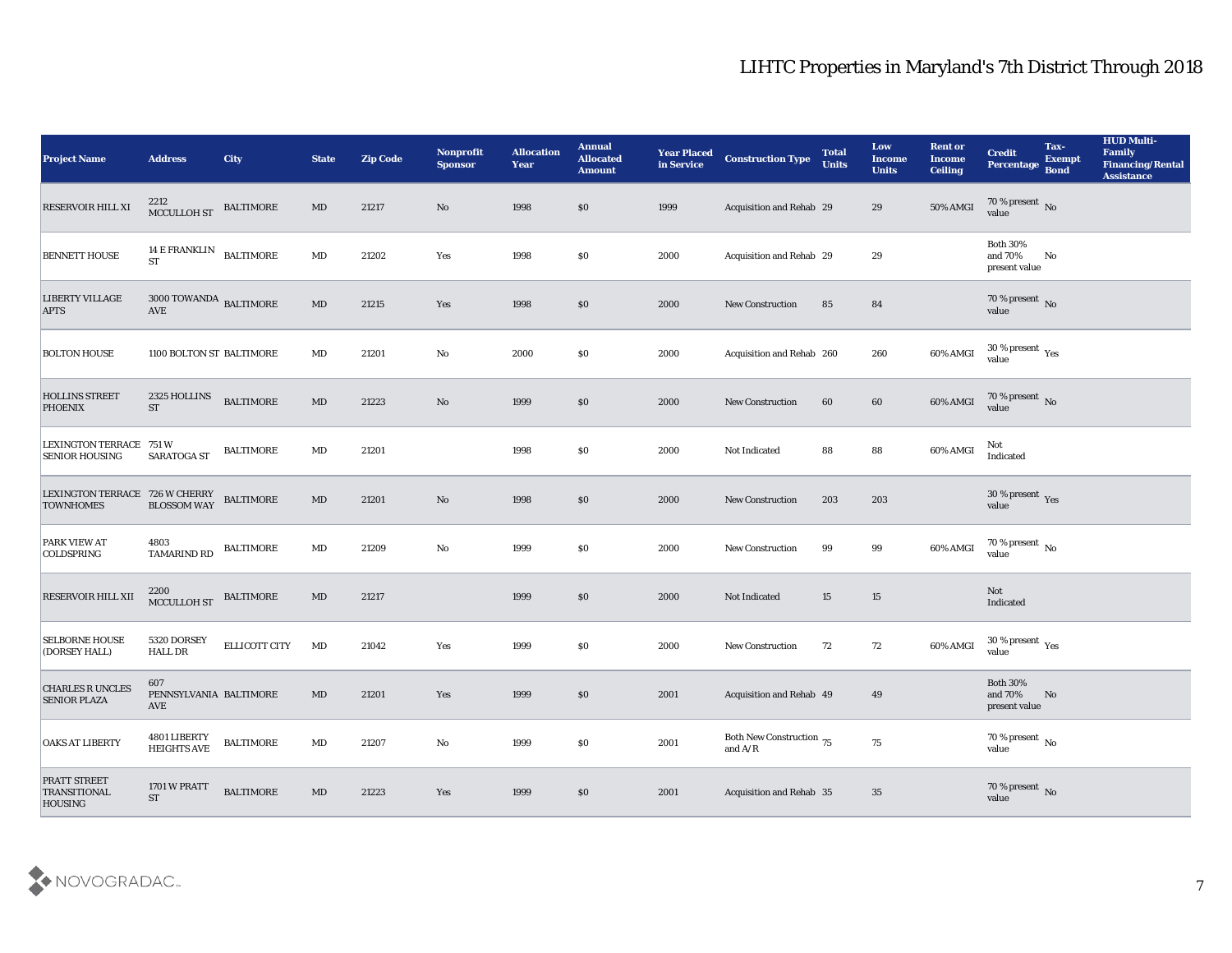| <b>Project Name</b>                                                                                                              | <b>Address</b>                                                         | <b>City</b>      | <b>State</b>           | <b>Zip Code</b> | Nonprofit<br><b>Sponsor</b> | <b>Allocation</b><br><b>Year</b> | <b>Annual</b><br><b>Allocated</b><br><b>Amount</b> | <b>Year Placed</b><br>in Service | <b>Construction Type</b>                                                          | <b>Total</b><br><b>Units</b> | Low<br>Income<br><b>Units</b> | <b>Rent or</b><br><b>Income</b><br><b>Ceiling</b> | <b>Credit</b><br><b>Percentage</b>            | Tax-<br><b>Exempt</b><br><b>Bond</b> | <b>HUD Multi-</b><br>Family<br><b>Financing/Rental</b><br><b>Assistance</b> |
|----------------------------------------------------------------------------------------------------------------------------------|------------------------------------------------------------------------|------------------|------------------------|-----------------|-----------------------------|----------------------------------|----------------------------------------------------|----------------------------------|-----------------------------------------------------------------------------------|------------------------------|-------------------------------|---------------------------------------------------|-----------------------------------------------|--------------------------------------|-----------------------------------------------------------------------------|
| SALONY HOUSE PHASE 300 SALONY DR REISTERSTOWN MD                                                                                 |                                                                        |                  |                        | 21136           | No                          | 1999                             | $\$0$                                              | 2001                             | <b>New Construction</b>                                                           | 30                           | 29                            | 60% AMGI                                          | 70 % present $\,$ No $\,$<br>value            |                                      |                                                                             |
| $\boxed{\text{BON SECOURS APTS III}} \begin{array}{ll} 1801 \, \text{W} & \\ \text{BALTIMORE ST} & \text{BALTIMORE} \end{array}$ |                                                                        |                  | $\mathbf{M}\mathbf{D}$ | 21223           | Yes                         | 1999                             | \$0                                                | 2001                             | Acquisition and Rehab 30                                                          |                              | 30                            | 60% AMGI                                          | $70\,\% \,present \over 0$ No                 |                                      |                                                                             |
| <b>BON SECOURS</b><br><b>SMALLWOOD SUMMIT</b>                                                                                    | 2N<br>SMALLWOOD<br><b>ST</b>                                           | <b>BALTIMORE</b> | $\mathbf{M}\mathbf{D}$ | 21223           | Yes                         | 2001                             | \$0                                                | 2002                             | New Construction                                                                  | 89                           | 89                            | 60% AMGI                                          | $70\,\%$ present $\,$ No value                |                                      |                                                                             |
| COEL-GRANT-HIGGS<br><b>SENIOR CENTER</b>                                                                                         | 1700 N GAY ST BALTIMORE                                                |                  | $\mathbf{M}\mathbf{D}$ | 21213           | Yes                         | 1999                             | \$0\$                                              | 2002                             | Both New Construction 58<br>and $\ensuremath{\mathrm{A}}/\ensuremath{\mathrm{R}}$ |                              | ${\bf 58}$                    | 50% AMGI                                          | $70\,\%$ present $\,$ No value                |                                      |                                                                             |
| <b>FAIRSPRING SENIOR</b><br><b>APTS</b>                                                                                          | 1121 ST AGNES<br>${\rm LN}$                                            | <b>BALTIMORE</b> | $\mathbf{M}\mathbf{D}$ | 21207           |                             | 2001                             | \$0                                                | 2002                             | Not Indicated                                                                     | 99                           | 99                            |                                                   | Not<br>Indicated                              |                                      |                                                                             |
| <b>HARLEM GARDEN</b>                                                                                                             | 1700<br>EDMONDSON<br>AVE                                               | BALTIMORE        | MD                     | 21223           |                             | 2000                             | \$0                                                | 2002                             | Not Indicated                                                                     | 96                           | 96                            |                                                   | Not<br>Indicated                              |                                      |                                                                             |
| <b>WATERS TOWER APTS</b>                                                                                                         | 1400 E<br>MADISON ST                                                   | <b>BALTIMORE</b> | $\mathbf{M}\mathbf{D}$ | 21205           |                             | 2001                             | \$0                                                | 2002                             | Not Indicated                                                                     | 203                          | 203                           |                                                   | Not<br>Indicated                              |                                      |                                                                             |
| <b>PARK VIEW AT</b><br><b>ELLICOTT CITY II</b>                                                                                   | 8700 RIDGE RD ELLICOTT                                                 |                  | $\rm MD$               | 21043           |                             | 2000                             | \$0                                                | 2002                             | Not Indicated                                                                     | 91                           | 91                            | 60% AMGI                                          | Not<br>Indicated                              |                                      |                                                                             |
| ROYAL OAKS APTS                                                                                                                  | 2400 LOYOLA<br><b>NORTHWAY</b>                                         | <b>BALTIMORE</b> | $\mathbf{M}\mathbf{D}$ | 21215           | No                          | 2000                             | \$0                                                | 2002                             | Acquisition and Rehab 187                                                         |                              | 187                           |                                                   | <b>Both 30%</b><br>and 70%<br>present value   | No                                   |                                                                             |
| <b>CHATEAU</b>                                                                                                                   | 903 DRUID<br>PARK LAKE DR                                              | <b>BALTIMORE</b> | $\mathbf{M}\mathbf{D}$ | 21217           | No                          | 2002                             | \$0\$                                              | 2002                             | Acquisition and Rehab 47                                                          |                              | 34                            | 50% AMGI                                          | $30\,\%$ present $\,$ No value                |                                      |                                                                             |
| HERITAGE CROSSING                                                                                                                | 500 N<br>FREMONT AVE BALTIMORE                                         |                  | MD                     | 21201           | No                          | 2000                             | $\$0$                                              | 2003                             | <b>New Construction</b>                                                           | 75                           | 75                            | 60% AMGI                                          | 30 % present $\,$ No $\,$<br>value            |                                      |                                                                             |
| <b>HICKORY RIDGE</b><br><b>PLACE</b>                                                                                             | 10799 HICKORY COLUMBIA<br>$\mathop{\rm RIDGE}\nolimits\mathop{\rm RD}$ |                  | $\mathbf{M}\mathbf{D}$ | 21044           | $\rm\thinspace No$          | 2002                             | $\$0$                                              | 2003                             | Acquisition and Rehab 108                                                         |                              | 108                           | 60% AMGI                                          | $30\,\%$ present $\,$ Yes value               |                                      |                                                                             |
| ORCHARD MEWS APTS 514 ORCHARD<br>(BALTIMORE)                                                                                     | <b>ST</b>                                                              | <b>BALTIMORE</b> | $\mathbf{M}\mathbf{D}$ | 21201           | $\mathbf {No}$              | 2002                             | $\$0$                                              | 2003                             | Acquisition and Rehab 101                                                         |                              | $101\,$                       |                                                   | 30 % present $\,\rm \gamma_{\rm es}$<br>value |                                      |                                                                             |

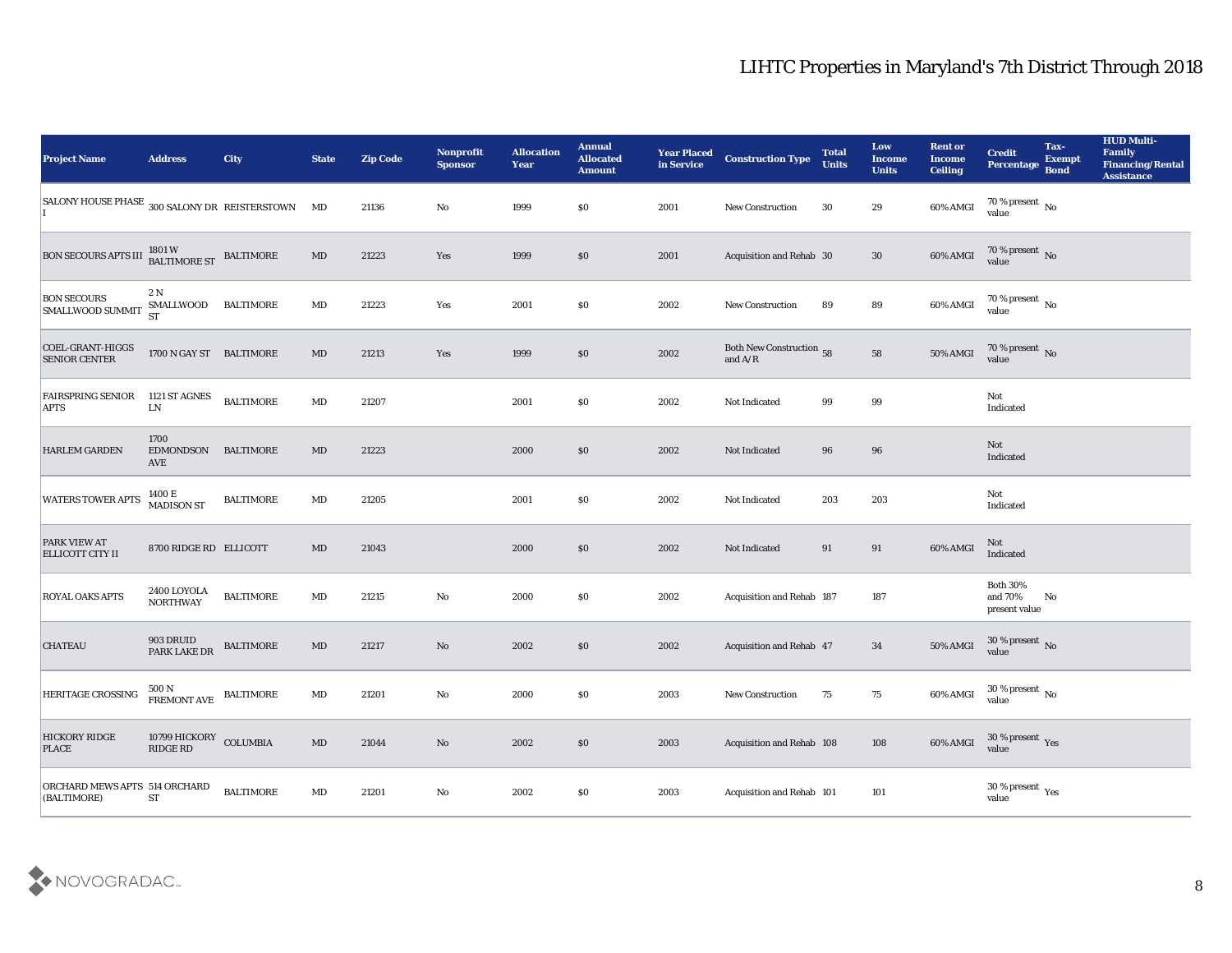| <b>Project Name</b>                          | <b>Address</b>                         | <b>City</b>      | <b>State</b>           | <b>Zip Code</b> | Nonprofit<br><b>Sponsor</b> | <b>Allocation</b><br><b>Year</b> | <b>Annual</b><br><b>Allocated</b><br><b>Amount</b> | <b>Year Placed</b><br>in Service | <b>Construction Type</b>                  | <b>Total</b><br><b>Units</b> | Low<br><b>Income</b><br><b>Units</b> | <b>Rent or</b><br><b>Income</b><br><b>Ceiling</b> | <b>Credit</b><br>Percentage                 | Tax-<br><b>Exempt</b><br><b>Bond</b> | <b>HUD Multi-</b><br>Family<br><b>Financing/Rental</b><br><b>Assistance</b> |
|----------------------------------------------|----------------------------------------|------------------|------------------------|-----------------|-----------------------------|----------------------------------|----------------------------------------------------|----------------------------------|-------------------------------------------|------------------------------|--------------------------------------|---------------------------------------------------|---------------------------------------------|--------------------------------------|-----------------------------------------------------------------------------|
| WEST HILLS SQUARE 700 COOKS LN BALTIMORE     |                                        |                  | MD                     | 21229           | No                          | 2002                             | $\$0$                                              | 2003                             | Acquisition and Rehab 108                 |                              | 72                                   | 60% AMGI                                          | <b>Both 30%</b><br>and 70%<br>present value | No                                   |                                                                             |
| <b>BROADWAY</b><br><b>OVERLOOK</b>           | 100 N<br><b>BROADWAY</b>               | <b>BALTIMORE</b> | $\mathbf{M}\mathbf{D}$ | 21231           |                             | 2002                             | \$0\$                                              | 2004                             | Not Indicated                             | 130                          | 84                                   | 60% AMGI                                          | Not<br>Indicated                            |                                      |                                                                             |
| <b>CLARE COURT</b>                           | 3725 ELLERSLIE BALTIMORE<br><b>AVE</b> |                  | $\mathbf{M}\mathbf{D}$ | 21218           | No                          | 2003                             | $\$0$                                              | 2004                             | Acquisition and Rehab 30                  |                              | 30                                   | 60% AMGI                                          | 70 % present $\,$ No $\,$<br>value          |                                      |                                                                             |
| <b>EDMONDSON</b><br><b>COMMONS</b>           | 1401<br><b>EDMONDSON</b><br>AVE        | <b>BALTIMORE</b> | $\mathbf{M}\mathbf{D}$ | 21223           | $\rm\thinspace No$          | 2002                             | $\$0$                                              | 2004                             | New Construction                          | 74                           | 73                                   | 60% AMGI                                          | $70\,\%$ present $\,$ No value              |                                      |                                                                             |
| <b>EDNOR APT AT</b><br><b>STADIUM PLACE</b>  | 1040 EDNOR RD BALTIMORE                |                  | MD                     |                 |                             | 2003                             | $\$0$                                              | 2004                             | Not Indicated                             | 110                          | 110                                  |                                                   | Not<br>Indicated                            |                                      |                                                                             |
| <b>FLAG HOUSE COURTS</b><br><b>RENTAL I</b>  | 1100 E PRATT ST BALTIMORE              |                  | $\mathbf{M}\mathbf{D}$ | 21202           | $\rm\thinspace No$          | 2002                             | \$0\$                                              | 2004                             | <b>New Construction</b>                   | 124                          | 124                                  |                                                   | $70\,\%$ present $\,$ No value              |                                      |                                                                             |
| <b>BON SECOURS</b><br><b>CHESAPEAKE APTS</b> | <b>3 S FULTON AVE BALTIMORE</b>        |                  | MD                     | 21223           | Yes                         | 2003                             | $\$0$                                              | 2005                             | Both New Construction 29<br>and $\rm A/R$ |                              | $\boldsymbol{29}$                    | 60% AMGI                                          | $70\,\%$ present $\,$ No value              |                                      |                                                                             |
| <b>CLAY COURTS</b>                           | 1611 E CHASE ST BALTIMORE              |                  | $\mathbf{M}\mathbf{D}$ | 21213           | No                          | 2004                             | \$0\$                                              | 2005                             | Acquisition and Rehab 144                 |                              | 144                                  | 50% AMGI                                          | <b>Both 30%</b><br>and 70%<br>present value | No                                   |                                                                             |
| <b>LESTER MORTON</b><br>COURT                | 1525 LESTER<br><b>MORTON CT</b>        | <b>BALTIMORE</b> | MD                     | 21205           | No                          | 2004                             | $\$0$                                              | 2005                             | Acquisition and Rehab 70                  |                              | 70                                   | 60% AMGI                                          | $30\,\%$ present $\,$ Yes value             |                                      |                                                                             |
| <b>FOXWELL MEMORIAL</b><br><b>APTS</b>       | 3700<br>GREENSPRING BALTIMORE<br>AVE   |                  | $\mathbf{M}\mathbf{D}$ | 21211           | Yes                         | 2006                             | $\$0$                                              | 2006                             | Acquisition and Rehab 153                 |                              | 153                                  | 60% AMGI                                          | $30\,\%$ present $\,$ Yes value             |                                      |                                                                             |
| <b>IRVINGTON WOODS</b>                       | 4102 POTTER ST BALTIMORE               |                  | MD                     | 21229           | Yes                         | 2005                             | $\$0$                                              | 2006                             | <b>Acquisition and Rehab 71</b>           |                              | 71                                   |                                                   | 70 % present No<br>value                    |                                      |                                                                             |
| LANVALE TOWERS/<br>CANAL COURTS APTS ST      | $1300$ E LANVALE $_{\rm BALTIMORE}$    |                  | $\mathbf{M}\mathbf{D}$ | 21213           |                             | 2005                             | \$0                                                | 2006                             | Not Indicated                             | 321                          | 321                                  |                                                   | Not<br>Indicated                            |                                      |                                                                             |
| MOUNT CLARE<br><b>OVERLOOK</b>               | 833 W PRATT ST BALTIMORE               |                  | $\rm MD$               | 21201           | $\mathbf{Yes}$              | 2006                             | $\$0$                                              | 2006                             | Acquisition and Rehab 110                 |                              | 110                                  | 60% AMGI                                          | 30 % present $\gamma_{\rm es}$<br>value     |                                      |                                                                             |

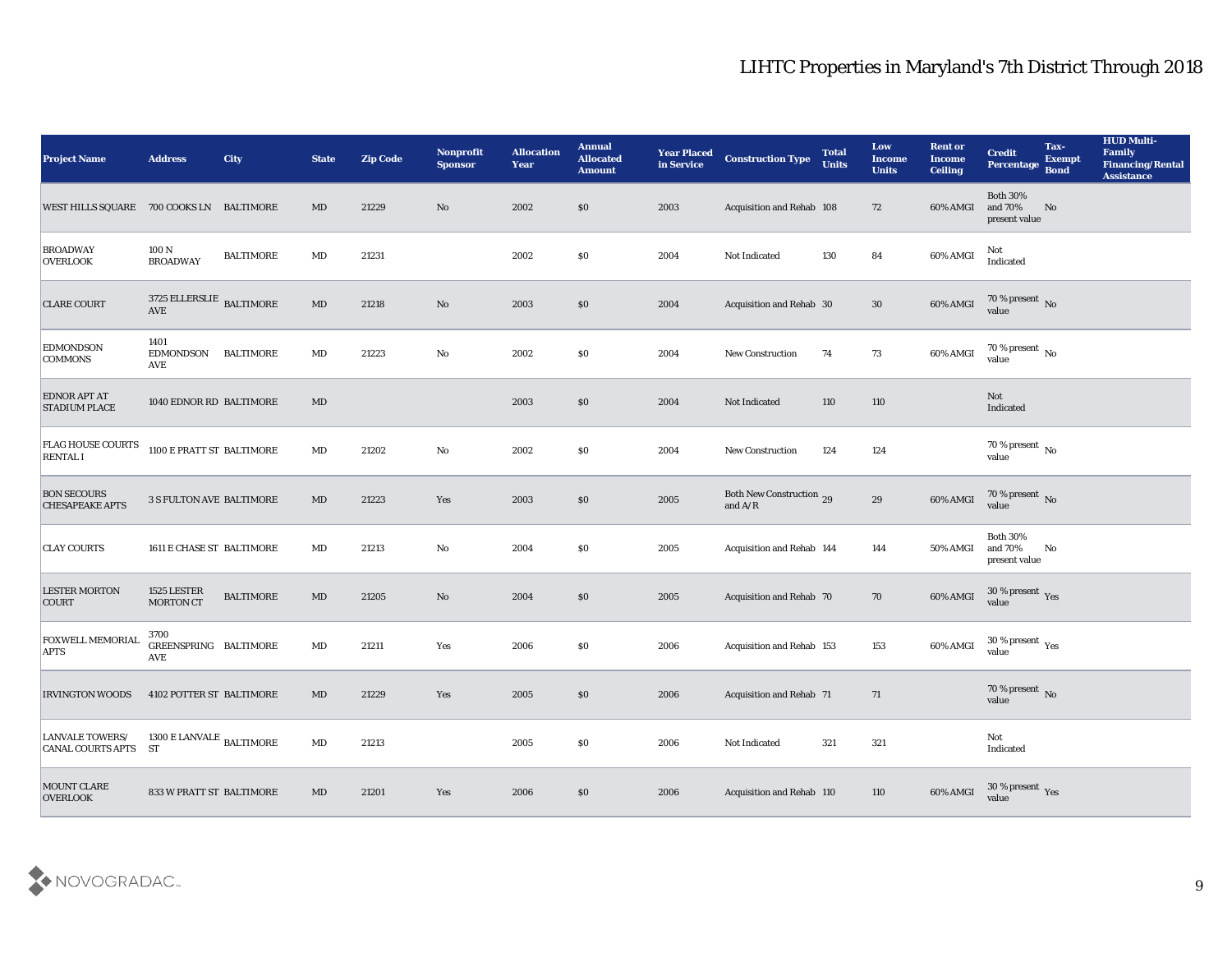| <b>Project Name</b>                            | <b>Address</b>                                | <b>City</b>      | <b>State</b>           | <b>Zip Code</b> | Nonprofit<br><b>Sponsor</b> | <b>Allocation</b><br><b>Year</b> | <b>Annual</b><br><b>Allocated</b><br><b>Amount</b> | <b>Year Placed</b><br>in Service | <b>Construction Type</b>         | <b>Total</b><br><b>Units</b> | Low<br><b>Income</b><br><b>Units</b> | <b>Rent or</b><br><b>Income</b><br><b>Ceiling</b> | <b>Credit</b><br>Percentage             | Tax-<br><b>Exempt</b><br><b>Bond</b> | <b>HUD Multi-</b><br>Family<br><b>Financing/Rental</b><br><b>Assistance</b> |
|------------------------------------------------|-----------------------------------------------|------------------|------------------------|-----------------|-----------------------------|----------------------------------|----------------------------------------------------|----------------------------------|----------------------------------|------------------------------|--------------------------------------|---------------------------------------------------|-----------------------------------------|--------------------------------------|-----------------------------------------------------------------------------|
| <b>PRINTERS SQUARE</b><br><b>APTS</b>          | 1312 GUILFORD BALTIMORE<br>AVE                |                  | $\mathbf{M}\mathbf{D}$ | 21202           | No                          | 2004                             | \$0                                                | 2006                             | Acquisition and Rehab 60         |                              | 30                                   | 60% AMGI                                          | 70 % present $\,$ No $\,$<br>value      |                                      |                                                                             |
| <b>RENAISSANCE AT</b><br><b>RESERVOIR HILL</b> | 2243 LINDEN<br><b>AVE</b>                     | <b>BALTIMORE</b> | MD                     | 21217           | No                          | 2004                             | \$0                                                | 2006                             | Acquisition and Rehab 64         |                              | 64                                   | 60% AMGI                                          | $70$ % present $\,$ No $\,$ value       |                                      |                                                                             |
| <b>WAVERLY GARDENS</b>                         | 10881<br>BIRMINGHAM WOODSTOCK<br>WAY          |                  | $\rm MD$               | 21163           | $\mathbf{N}\mathbf{o}$      | 2005                             | \$0                                                | 2006                             | <b>New Construction</b>          | 102                          | 102                                  |                                                   | 30 % present $\gamma_{\rm es}$<br>value |                                      |                                                                             |
| <b>ASHLAND APTS</b>                            | 1715 E EAGER ST BALTIMORE                     |                  | MD                     | 21205           |                             | 2005                             | \$0                                                | 2007                             | Not Indicated                    | 78                           | 78                                   |                                                   | <b>Not</b><br>Indicated                 |                                      |                                                                             |
| <b>BARCLAY</b><br><b>GREENMOUNT NSA</b>        | 1734 GUILFORD BALTIMORE<br>AVE                |                  | MD                     | 21202           |                             | 2006                             | \$0                                                | 2007                             | Not Indicated                    | 139                          | 139                                  |                                                   | Not<br>Indicated                        |                                      |                                                                             |
| <b>COLEMAN MANOR</b>                           | 2201<br><b>WALBROOK</b><br><b>AVE</b>         | <b>BALTIMORE</b> | MD                     | 21216           | No                          | 2007                             | \$0                                                | 2007                             | Acquisition and Rehab 49         |                              | 49                                   |                                                   | $30\,\%$ present $\,$ Yes value         |                                      |                                                                             |
| <b>COLLINGTON</b><br><b>COMMONS</b>            | 2200 E BIDDLE<br><b>ST</b>                    | <b>BALTIMORE</b> | $\mathbf{M}\mathbf{D}$ | 21213           | No                          | 2006                             | \$0                                                | 2007                             | <b>New Construction</b>          | 80                           | 80                                   |                                                   | $70\,\%$ present $\,$ No value          |                                      |                                                                             |
| NEW SHILOH VILLAGE 1901 ELGIN AVE BALTIMORE    |                                               |                  | MD                     | 21217           | Yes                         | 2005                             | \$0                                                | 2007                             | <b>New Construction</b>          | 80                           | 80                                   | 60% AMGI                                          | 70 % present No<br>value                |                                      |                                                                             |
| PARK VIEW AT<br><b>ASHLAND TERRACE</b>         | <b>1705 E EAGER</b><br><b>ST</b>              | <b>BALTIMORE</b> | MD                     | 21205           | No                          | 2005                             | \$0                                                | 2007                             | New Construction                 | 74                           | 74                                   |                                                   | $70\,\%$ present $\,$ No $\,$<br>value  |                                      |                                                                             |
| <b>POPPLETON PLACE</b><br><b>APTS</b>          | 851 GREENGATE $_{\rm BALTIMORE}$<br><b>CT</b> |                  | MD                     | 21201           | No                          | 2006                             | \$0                                                | 2007                             | <b>Acquisition and Rehab 123</b> |                              | 123                                  | 50% AMGI                                          | $30\,\%$ present $\,$ Yes value         |                                      |                                                                             |
| <b>SERENITY PLACE</b>                          | 932 GORSUCH<br><b>AVE</b>                     | <b>BALTIMORE</b> | $\rm MD$               | 21218           | Yes                         | 2006                             | \$0                                                | 2007                             | Acquisition and Rehab 19         |                              | 19                                   | 60% AMGI and 70%                                  | <b>Both 30%</b><br>$\,$ present value   | No                                   |                                                                             |
| <b>EDNOR APTS II</b>                           | 1050 E 23RD ST BALTIMORE                      |                  | $\mathbf{M}\mathbf{D}$ |                 | Yes                         | 2007                             | $\$0$                                              | 2008                             | New Construction                 | 81                           | ${\bf 81}$                           |                                                   | $70\,\%$ present $\,$ No value          |                                      |                                                                             |
| <b>JENKINS HOUSE</b>                           | $2226$ MARYLAND AVE $\,$ BALTIMORE            |                  | $\mathbf{M}\mathbf{D}$ | 21218           | $\mathbf {No}$              | 2006                             | \$0                                                | 2008                             | Acquisition and Rehab 22         |                              | 22                                   |                                                   | $70\,\%$ present $\,$ No value          |                                      |                                                                             |

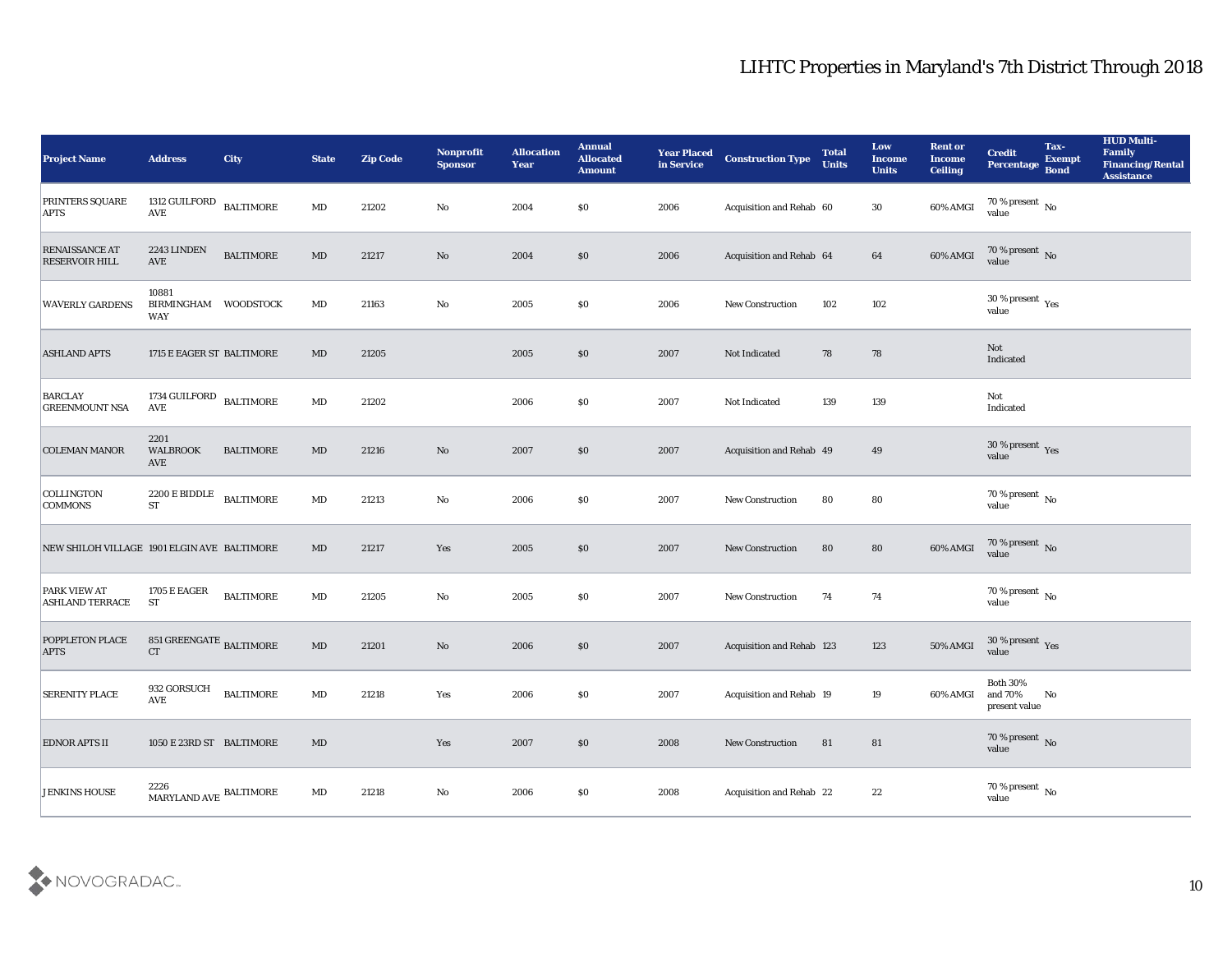| <b>Project Name</b>                               | <b>Address</b>                                          | <b>City</b>      | <b>State</b>           | <b>Zip Code</b> | Nonprofit<br><b>Sponsor</b> | <b>Allocation</b><br>Year | <b>Annual</b><br><b>Allocated</b><br><b>Amount</b> | <b>Year Placed</b><br>in Service | <b>Construction Type</b>  | <b>Total</b><br><b>Units</b> | Low<br>Income<br><b>Units</b> | <b>Rent or</b><br><b>Income</b><br><b>Ceiling</b> | <b>Credit</b><br>Percentage     | Tax-<br><b>Exempt</b><br><b>Bond</b> | <b>HUD Multi-</b><br>Family<br><b>Financing/Rental</b><br><b>Assistance</b> |
|---------------------------------------------------|---------------------------------------------------------|------------------|------------------------|-----------------|-----------------------------|---------------------------|----------------------------------------------------|----------------------------------|---------------------------|------------------------------|-------------------------------|---------------------------------------------------|---------------------------------|--------------------------------------|-----------------------------------------------------------------------------|
| PARK VIEW AT<br><b>CATONSVILLE II</b>             | $218$ N CHARLES $\quad$ BALTIMORE<br>${\rm ST}$         |                  | $\mathbf{M}\mathbf{D}$ | 21201           |                             | 1990                      | \$0                                                | 2008                             | Not Indicated             | 101                          | 100                           | 60% AMGI                                          | Not<br>Indicated                |                                      |                                                                             |
| <b>PARKTOWN APTS</b>                              | <b>4637 PARK</b><br><b>HEIGHTS AVE</b>                  | <b>BALTIMORE</b> | MD                     | 21215           | Yes                         | 2006                      | \$0                                                | 2008                             | Acquisition and Rehab 48  |                              | 48                            |                                                   | 70 % present No<br>value        |                                      |                                                                             |
| <b>RUSCOMBE GARDENS</b>                           | 4800<br>YELLOWWOOD BALTIMORE<br><b>AVE</b>              |                  | MD                     | 21209           |                             | 2007                      | \$0                                                | 2008                             | Acquisition and Rehab 151 |                              | 151                           |                                                   | $30\,\%$ present $\,$ Yes value |                                      |                                                                             |
| <b>CHAPEL GREEN</b>                               | 1929 E CHASE<br><b>ST</b>                               | <b>BALTIMORE</b> | $\mathbf{M}\mathbf{D}$ | 21213           | $\mathbf{No}$               | 2008                      | \$0                                                | 2009                             | New Construction          | 55                           | 55                            |                                                   | $70$ % present $\,$ No value    |                                      |                                                                             |
| <b>RESIDENCES OF</b><br><b>ELLICOTT GARDENS</b>   | 5505<br>WATERLOO RD                                     | ELLICOTT CITY    | MD                     | 21043           |                             | 2007                      | \$0                                                | 2009                             | <b>New Construction</b>   | 106                          | 106                           |                                                   | $30\,\%$ present $\,$ Yes value |                                      |                                                                             |
| <b>GREENS AT ROLLING</b><br><b>RD SENIOR APTS</b> | 1505 N ROLLING CATONSVILLE<br>$\mathbf{R}\mathbf{D}$    |                  | $\mathbf{M}\mathbf{D}$ | 21228           | Yes                         | 2008                      | \$0                                                | 2009                             | <b>New Construction</b>   | 83                           | 83                            |                                                   | $70$ % present $\,$ No value    |                                      |                                                                             |
| JOHNSTON SQUARE II                                | $501 \text{ E } \text{PRESTON} \quad \text{BALTIMORE}$  |                  | $\mathbf{M}\mathbf{D}$ | 21202           | No                          | 2008                      | \$0                                                | 2009                             | Acquisition and Rehab 218 |                              | 218                           |                                                   | $30\,\%$ present $\,$ Yes value |                                      |                                                                             |
| <b>MONTE VERDE APTS</b>                           | 2501 VIOLET<br><b>AVE</b>                               | <b>BALTIMORE</b> | $\mathbf{M}\mathbf{D}$ | 21215           | Yes                         | 2008                      | \$0                                                | 2009                             | Acquisition and Rehab 301 |                              | 301                           |                                                   | $30\,\%$ present $\,$ Yes value |                                      |                                                                             |
| <b>ST DOMINIC'S</b>                               | $5300$ HARFORD $\;$ BALTIMORE<br>$\mathbf{R}\mathbf{D}$ |                  | $\mathbf{M}\mathbf{D}$ | 21214           | Yes                         | 2008                      | \$0                                                | 2009                             | Acquisition and Rehab 30  |                              | 30                            |                                                   | $70\,\%$ present $\,$ No value  |                                      |                                                                             |
| <b>CITY ARTS</b>                                  | 440 E OLIVER<br><b>ST</b>                               | <b>BALTIMORE</b> | $\mathbf{M}\mathbf{D}$ | 21202           | Yes                         | 2009                      | \$0                                                | 2010                             | <b>New Construction</b>   | 69                           | $\bf{69}$                     | 60% AMGI                                          | $70\,\%$ present $\,$ No value  |                                      |                                                                             |
| ST STEPHENS COURT 2401 ST<br><b>APTS</b>          | STEPHENS CT                                             | <b>BALTIMORE</b> | MD                     | 21216           | Yes                         | 2010                      | \$0                                                | 2010                             | Acquisition and Rehab 72  |                              | 72                            | 50% AMGI                                          | Not<br>Indicated                | No                                   |                                                                             |
| <b>BARCLAY TELESIS</b><br><b>PHASE I</b>          | 2200<br><b>HOMEWOOD</b><br>AVE                          | <b>BALTIMORE</b> | $\mathbf{M}\mathbf{D}$ | 21218           |                             | 2009                      | $\$0$                                              | 2011                             | Not Indicated             | 72                           | $\sqrt{72}$                   |                                                   | Not<br>Indicated                |                                      |                                                                             |
| <b>HARPER HOUSE</b>                               | 5495 CEDAR LN COLUMBIA                                  |                  | MD                     | 21044           |                             | 2010                      | \$0                                                | 2011                             | Not Indicated             | 100                          | 100                           |                                                   | Not<br>Indicated                |                                      |                                                                             |

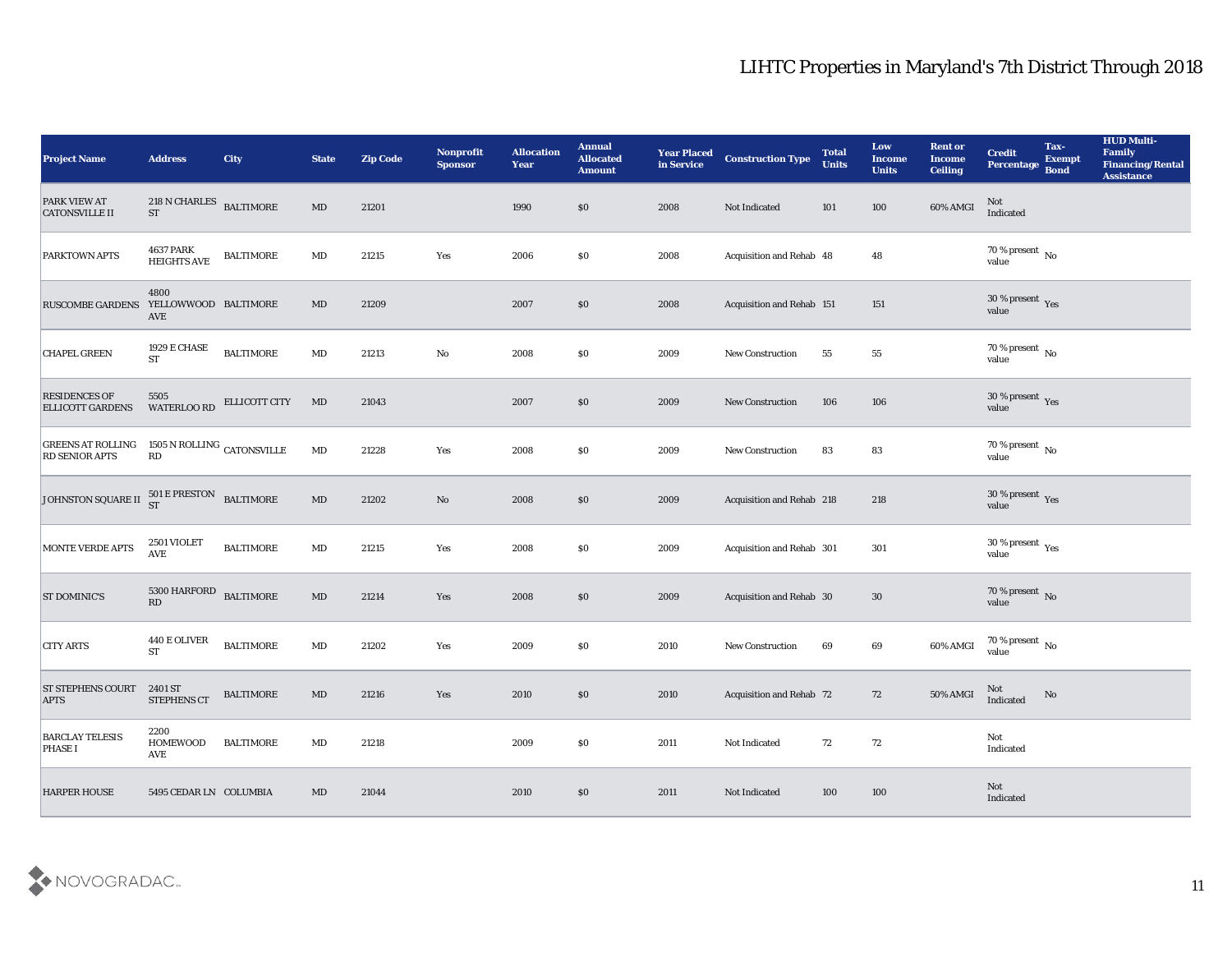| <b>Project Name</b>                                   | <b>Address</b>                                         | <b>City</b>      | <b>State</b>           | <b>Zip Code</b> | Nonprofit<br><b>Sponsor</b> | <b>Allocation</b><br><b>Year</b>            | <b>Annual</b><br><b>Allocated</b><br><b>Amount</b> | <b>Year Placed</b><br>in Service | <b>Construction Type</b>  | <b>Total</b><br><b>Units</b> | Low<br><b>Income</b><br><b>Units</b> | <b>Rent or</b><br><b>Income</b><br><b>Ceiling</b> | <b>Credit</b><br>Percentage      | Tax-<br><b>Exempt</b><br><b>Bond</b> | <b>HUD Multi-</b><br>Family<br><b>Financing/Rental</b><br><b>Assistance</b> |
|-------------------------------------------------------|--------------------------------------------------------|------------------|------------------------|-----------------|-----------------------------|---------------------------------------------|----------------------------------------------------|----------------------------------|---------------------------|------------------------------|--------------------------------------|---------------------------------------------------|----------------------------------|--------------------------------------|-----------------------------------------------------------------------------|
| PENN SQUARE                                           | 2640<br>PENNSYLVANIA BALTIMORE<br>AVE                  |                  | MD                     | 21217           | No                          | 2008                                        | \$0                                                | 2011                             | New Construction          | 91                           | 90                                   | 60% AMGI                                          | Not<br>Indicated                 | No                                   |                                                                             |
| <b>WAYLAND VILLAGE</b><br><b>SENIOR APTS</b>          | $3020$ GARRISON $\,$ BALTIMORE<br><b>BLVD</b>          |                  | MD                     | 21216           | Yes                         | 2010                                        | $\$0$                                              | 2011                             | <b>New Construction</b>   | 90                           | 90                                   | 60% AMGI                                          | $70\,\%$ present $\,$ No value   |                                      |                                                                             |
| <b>M ON MADISON</b>                                   | $301\,\rm{W}\,MADISON$ $_{\rm BALTIMORE}$<br><b>ST</b> |                  | $\mathbf{M}\mathbf{D}$ | 21201           |                             | 2011                                        | \$0                                                | 2012                             | Not Indicated             | 74                           | 74                                   |                                                   | Not<br>Indicated                 |                                      |                                                                             |
| <b>UNION ROWE APTS</b>                                | 1500W<br><b>FAYETTE ST</b>                             | <b>BALTIMORE</b> | MD                     | 21223           |                             | 2011                                        | \$0                                                | 2012                             | Not Indicated             | 72                           | 72                                   |                                                   | Not<br>Indicated                 |                                      |                                                                             |
| <b>POPPLETON</b><br>COMMUNITIES PHASE FAIRMOUNT<br>IΙ | 874W<br><b>AVE</b>                                     | <b>BALTIMORE</b> | MD                     | 21201           | Yes                         | 2010                                        | \$0                                                | 2012                             | Not Indicated             | 111                          | 111                                  |                                                   | $30\,\%$ present $\,$ Yes value  |                                      |                                                                             |
| <b>GREENS AT</b><br><b>IRVINGTON MEWS</b>             | 4300<br><b>FREDERICK</b><br>AVE                        | <b>BALTIMORE</b> | MD                     | 21229           | Yes                         | 2012                                        | $\$0$                                              | 2012                             | <b>New Construction</b>   | 100                          | 100                                  | 60% AMGI                                          | 70 % present<br>value            |                                      | No                                                                          |
| <b>HILLTOP PHASE I</b>                                | 3628 MOUNT<br><b>IDA DR</b>                            | ELLICOTT CITY    | MD                     | 21043           | Yes                         | 2011                                        | $\$0$                                              | 2013                             | New Construction          | 198                          | 91                                   | 60% AMGI                                          | $30\,\%$ present $\,$ No value   |                                      | No                                                                          |
| <b>LILLIAN JONES</b>                                  | 1303<br>GREENMOUNT BALTIMORE<br>AVE                    |                  | $\rm MD$               | 21202           | Yes                         | 2011                                        | $\$0$                                              | 2013                             | <b>New Construction</b>   | 74                           | 74                                   | 60% AMGI                                          | $70\,\%$ present $\,$ No value   |                                      | No                                                                          |
| <b>NORTH AVENUE</b><br><b>GATEWAY</b>                 | 3000 W N AVE BALTIMORE                                 |                  | MD                     | 21216           | Yes                         | 2011                                        | \$0                                                | 2013                             | <b>New Construction</b>   | 64                           | 64                                   | 60% AMGI                                          | $70\,\%$ present $\,$ No value   |                                      | No                                                                          |
| <b>BARCLAY PHASE II</b>                               | 400 E 20TH ST BALTIMORE                                |                  | MD                     | 21218           |                             | 2012                                        | $\$0$                                              | 2014                             | Not Indicated             | 69                           | 69                                   |                                                   | Not<br>Indicated                 |                                      |                                                                             |
| <b>COLUMBUS SCHOOL</b><br><b>APTS</b>                 | 2000 E N AVE BALTIMORE                                 |                  | MD                     | 21213           |                             | 2012                                        | \$0                                                | 2014                             | Not Indicated             | 50                           | 50                                   |                                                   | Not<br>Indicated                 |                                      |                                                                             |
| <b>BASILICA PLACE</b><br><b>APARTMENTS</b>            | <b>124 WEST</b><br><b>FRANKLIN</b><br><b>STREET</b>    | <b>BALTIMORE</b> | $\mathbf{M}\mathbf{D}$ | 21201           | $\mathbf {No}$              | $\label{lem:optimal} In sufficient$<br>Data | \$594,017                                          | 2015                             | New Construction          | 200                          | 200                                  | 50% AMGI                                          | $30\,\%$ present $\,$ No value   |                                      |                                                                             |
| MARLBOROUGH<br><b>APARTMENTS</b>                      | 1701 EUTAW<br><b>PLACE</b>                             | <b>BALTIMORE</b> | $\mathbf{M}\mathbf{D}$ | 21217           | Yes                         | Insufficient<br>$\mathbf{Data}$             | \$1,762,851                                        | 2015                             | Acquisition and Rehab 227 |                              | 227                                  | 60% AMGI                                          | 30 % present $\rm\,Yes$<br>value |                                      |                                                                             |

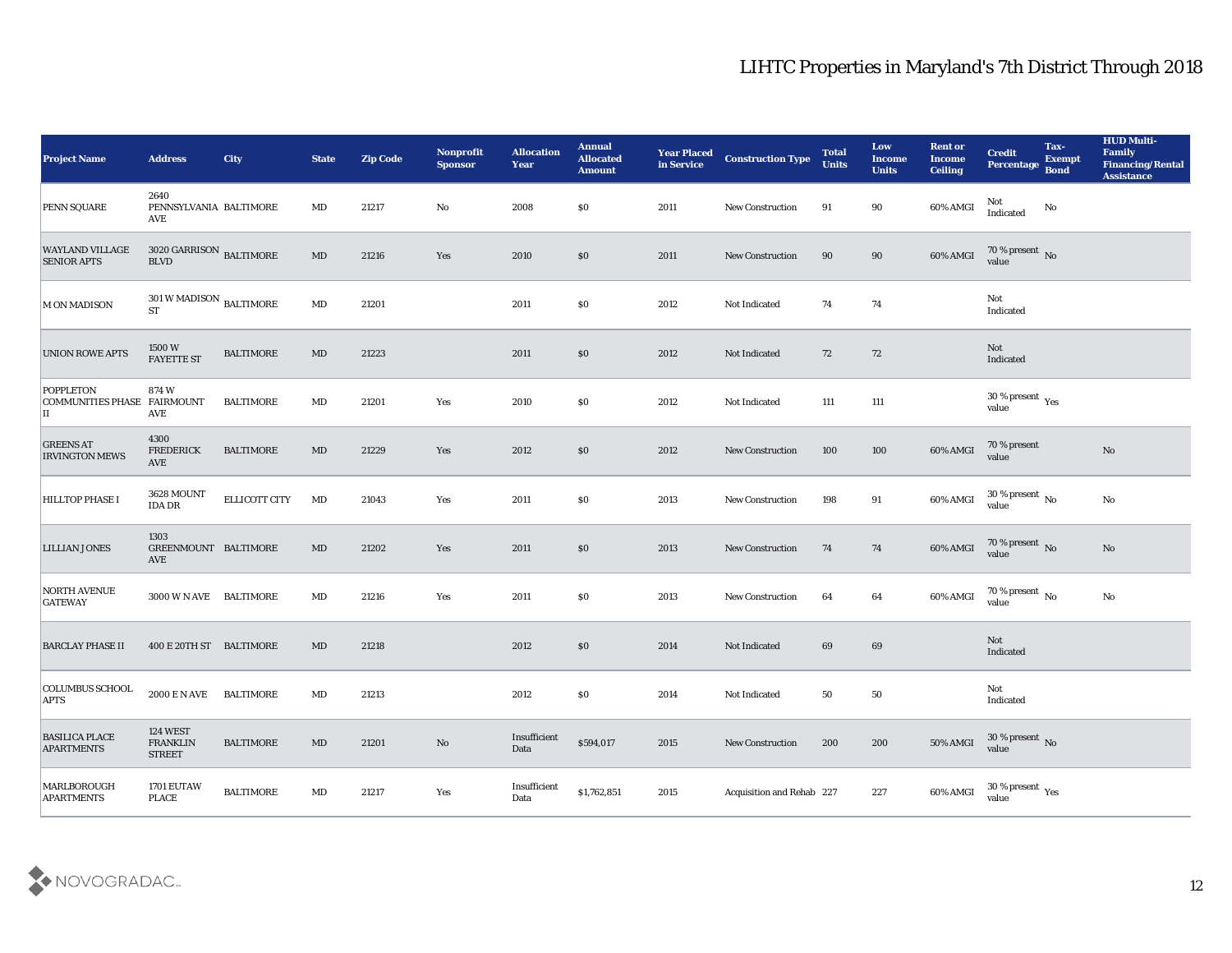| <b>Project Name</b>                                       | <b>Address</b>                                        | <b>City</b>      | <b>State</b>           | <b>Zip Code</b> | <b>Nonprofit</b><br><b>Sponsor</b> | <b>Allocation</b><br><b>Year</b> | <b>Annual</b><br><b>Allocated</b><br><b>Amount</b> | <b>Year Placed</b><br>in Service | <b>Construction Type</b>         | <b>Total</b><br><b>Units</b> | Low<br><b>Income</b><br><b>Units</b> | <b>Rent or</b><br><b>Income</b><br><b>Ceiling</b> | <b>Credit</b><br><b>Percentage</b> | Tax-<br><b>Exempt</b><br><b>Bond</b> | <b>HUD Multi-</b><br><b>Family</b><br><b>Financing/Rental</b><br><b>Assistance</b> |
|-----------------------------------------------------------|-------------------------------------------------------|------------------|------------------------|-----------------|------------------------------------|----------------------------------|----------------------------------------------------|----------------------------------|----------------------------------|------------------------------|--------------------------------------|---------------------------------------------------|------------------------------------|--------------------------------------|------------------------------------------------------------------------------------|
| <b>BON SECOURS</b><br><b>GIBBONS</b><br><b>APARTMENTS</b> | <b>901 S. CATON</b><br><b>AVENUE</b>                  | <b>BALTIMORE</b> | MD                     | 21229           | Yes                                | Insufficient<br>Data             | \$1,500,000                                        | 2016                             | <b>New Construction</b>          | 80                           | 80                                   | 60% AMGI                                          | 70 % present No<br>value           |                                      |                                                                                    |
| <b>CITY ARTS II</b>                                       | 1700<br>GREENMOUNT BALTIMORE<br><b>AVENUE</b>         |                  | MD                     | 21202           | Yes                                | Insufficient<br>Data             | \$1,241,193                                        | 2016                             | <b>New Construction</b>          | 60                           | 60                                   | 60% AMGI                                          | $70\,\% \,present \over value$     |                                      |                                                                                    |
| <b>MARY HARVIN</b><br><b>CENTER</b>                       | 1600 NORTH<br><b>CHESTER</b><br><b>STREET</b>         | <b>BALTIMORE</b> | $\rm MD$               | 21213           | Yes                                | Insufficient<br>Data             | \$1,174,776                                        | 2016                             | <b>New Construction</b>          | 57                           | 56                                   | 60% AMGI                                          | $70\%$ present No<br>value         |                                      |                                                                                    |
| <b>MEMORIAL</b><br><b>APARTMENTS</b>                      | $301\,\mathrm{MCMECHEN}$ BALTIMORE<br><b>STREET</b>   |                  | $\mathbf{M}\mathbf{D}$ | 21217           | No                                 | Insufficient<br>Data             | \$1,765,478                                        | 2016                             | Acquisition and Rehab 266        |                              | 266                                  | 60% AMGI                                          | $30\,\%$ present $\,$ Yes value    |                                      |                                                                                    |
| MULBERRY AT PARK<br><b>APARTMENTS</b>                     | <b>211 WEST</b><br><b>MULBERRY</b><br><b>STREEET</b>  | <b>BALTIMORE</b> | $\rm MD$               | 21201           | Yes                                | Insufficient<br>Data             | \$1,500,000                                        | 2016                             | <b>New Construction</b>          | 68                           | 68                                   | 60% AMGI                                          | $70\,\%$ present $\,$ No value     |                                      |                                                                                    |
| <b>APARTMENTS (THE)</b>                                   | 3600W<br><b>FRANKLIN</b><br><b>STREET</b>             | <b>BALTIMORE</b> | $\mathbf{M}\mathbf{D}$ | 21229           | No                                 | Insufficient<br>Data             | \$838,825                                          | 2016                             | Acquisition and Rehab 164        |                              | 164                                  | 60% AMGI                                          | 30 % present<br>value              |                                      |                                                                                    |
| <b>BEL PARK TOWER</b>                                     | <b>3800 WEST</b><br><b>BELVIDERE</b><br><b>AVENUE</b> | <b>BALTIMORE</b> | $\rm MD$               | 21215           | Yes                                | Insufficient<br>Data             | \$1,065,953                                        | 2016                             | Acquisition and Rehab 253        |                              | 253                                  | 60% AMGI                                          | 30 % present<br>value              |                                      |                                                                                    |
| <b>HOLLINS HOUSE</b>                                      | 1010W<br><b>BALTIMORE</b><br><b>STREET</b>            | <b>BALTIMORE</b> | MD                     | 21223-2571      | Yes                                | Insufficient<br>Data             | \$776,245                                          | 2017                             | <b>Acquisition and Rehab 130</b> |                              | 130                                  | 60% AMGI                                          | 30 % present<br>value              |                                      |                                                                                    |
| <b>LAKEVIEW TOWERS</b>                                    | 717 DRUID PARK BALTIMORE<br>LAKE DRIVE                |                  | MD                     | 21217           | No                                 | Insufficient<br>Data             | \$1,192,484                                        | 2017                             | Acquisition and Rehab 302        |                              | 302                                  | 60% AMGI                                          | 30 % present<br>value              |                                      |                                                                                    |
| <b>NORTH BARCLAY</b><br><b>GREEN, PHASE III</b>           | 1920, 2000, 2026<br><b>GREEENMOUNT BALTIMORE</b>      |                  | MD                     | 21218-6157      | Yes                                | Insufficient<br>Data             | \$1,305,468                                        | 2017                             | <b>New Construction</b>          | 57                           | 57                                   | 60% AMGI                                          | 70 % present<br>value              |                                      |                                                                                    |
| <b>PLEASANT VIEW</b><br><b>GARDENS FAMILY</b>             | 1099 ORLEANS<br><b>STREET</b>                         | <b>BALTIMORE</b> | MD                     | 21202           | No                                 | Insufficient<br>Data             | \$1,064,940                                        | 2017                             | Acquisition and Rehab 201        |                              | 201                                  | 60% AMGI                                          | 30 % present<br>value              |                                      |                                                                                    |
| <b>PLEASANT VIEW</b><br><b>GARDENS SENIOR</b>             | 110 N. CENTRAL BALTIMORE<br><b>AVENUE</b>             |                  | $\mathbf{M}\mathbf{D}$ | 21202           | $\mathbf{Yes}$                     | Insufficient<br>Data             | \$465,545                                          | 2017                             | Acquisition and Rehab 110        |                              | 110                                  | 60% AMGI                                          | 30 % present<br>value              |                                      |                                                                                    |
| PRIMROSE PLACE<br><b>APARTMENTS</b>                       | 820 SOUTH<br>CATON AVENUE BALTIMORE                   |                  | $\rm MD$               | 21229           | No                                 | Insufficient<br>Data             | \$637,601                                          | 2017                             | Acquisition and Rehab 125        |                              | 120                                  | 60% AMGI                                          | 30 % present<br>value              |                                      |                                                                                    |

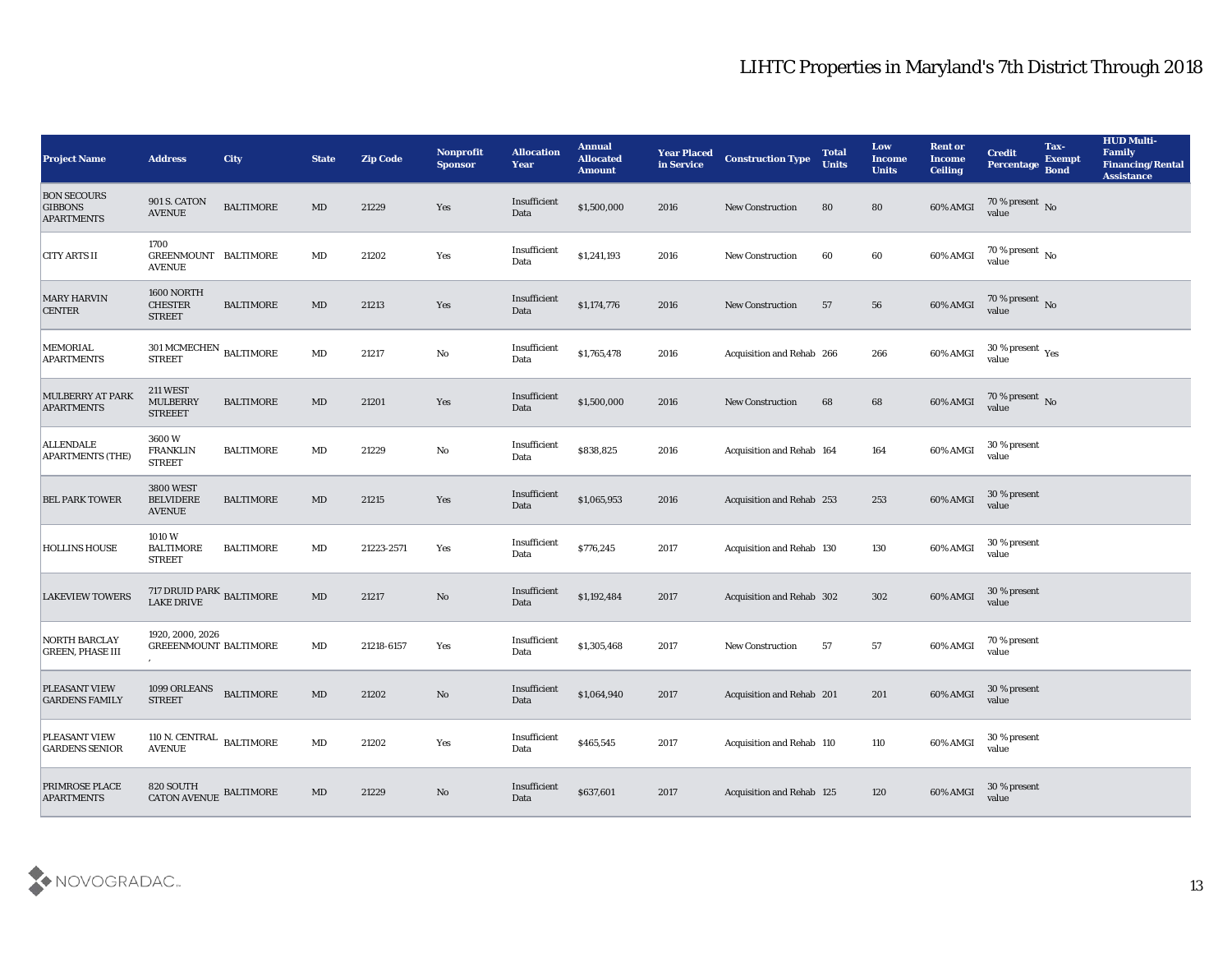| <b>Project Name</b>                                        | <b>Address</b>                                             | <b>City</b>      | <b>State</b> | <b>Zip Code</b> | <b>Nonprofit</b><br><b>Sponsor</b> | <b>Allocation</b><br><b>Year</b> | <b>Annual</b><br><b>Allocated</b><br><b>Amount</b> | <b>Year Placed</b><br>in Service | <b>Construction Type</b>                     | <b>Total</b><br><b>Units</b> | Low<br><b>Income</b><br><b>Units</b> | <b>Rent or</b><br><b>Income</b><br><b>Ceiling</b> | <b>Credit</b><br><b>Percentage</b> | Tax-<br><b>Exempt</b><br><b>Bond</b> | <b>HUD Multi-</b><br>Family<br><b>Financing/Rental</b><br><b>Assistance</b> |
|------------------------------------------------------------|------------------------------------------------------------|------------------|--------------|-----------------|------------------------------------|----------------------------------|----------------------------------------------------|----------------------------------|----------------------------------------------|------------------------------|--------------------------------------|---------------------------------------------------|------------------------------------|--------------------------------------|-----------------------------------------------------------------------------|
| <b>BERNARD E MASON</b>                                     | 4900 WINDSOR<br>MILL ROAD                                  | <b>BALTIMORE</b> | $\rm MD$     | 21207-3431      | No                                 | 2014                             | \$1,167,548                                        | 2017                             | Acquisition and Rehab 225                    |                              | 219                                  | 60% AMGI                                          | 30 % present<br>value              |                                      | Yes                                                                         |
| <b>EAST FRANKLIN (20)</b><br>[FRANKLIN FLATS]              | 20 EAST<br><b>FRANKLIN</b><br><b>STREET</b>                | <b>BALTIMORE</b> | MD           | 21202           | No                                 | 2015                             | \$1,144,034                                        | 2017                             | <b>Both New Construction 41</b><br>and $A/R$ |                              | 41                                   | 60% AMGI                                          | 70 % present<br>value              |                                      | Yes                                                                         |
| <b>MADERA</b><br><b>APARTMENTS</b>                         | 3503<br><b>WOODLAND</b><br><b>AVENUE</b>                   | <b>BALTIMORE</b> | MD           | 21215           | Yes                                | 2014                             | \$251,855                                          | 2017                             | <b>Acquisition and Rehab 47</b>              |                              | 47                                   | 60% AMGI                                          | 30 % present<br>value              |                                      | Yes                                                                         |
| <b>THE BRENTWOOD</b>                                       | <b>401 EAST 25TH</b><br><b>STREET</b>                      | <b>BALTIMORE</b> | MD           | 21218           | No                                 | 2014                             | \$1,046,165                                        | 2017                             | Acquisition and Rehab 150                    |                              | 150                                  | 60% AMGI                                          | 30 % present<br>value              |                                      | Yes                                                                         |
| THE ELLERSLIE                                              | <b>601 WYANOKE</b><br><b>AVENUE</b>                        | <b>BALTIMORE</b> | MD           | 21218           | $\mathbf{No}$                      | 2016                             | \$820,503                                          | 2017                             | Acquisition and Rehab 117                    |                              | 117                                  | 60% AMGI                                          | 30 % present<br>value              |                                      | Yes                                                                         |
| <b>THE RIVIERA</b><br><b>APARTMENTS</b>                    | 901 DRUID<br><b>PARK LAKE</b><br><b>DRIVE</b>              | <b>BALTIMORE</b> | MD           | 21217           | No                                 | 2016                             | \$256,563                                          | 2017                             | <b>Acquisition and Rehab 55</b>              |                              | 55                                   | 60% AMGI                                          | 30 % present<br>value              |                                      | Yes                                                                         |
| <b>WYMAN HOUSE</b><br><b>APARTMENTS</b>                    | 123 W. 29TH<br><b>STREET</b>                               | <b>BALTIMORE</b> | MD           | 21218           | No                                 | 2014                             | \$993,717                                          | 2017                             | Acquisition and Rehab 175                    |                              | 175                                  | 60% AMGI                                          | 30 % present<br>value              |                                      | Yes                                                                         |
| <b>BOLTON NORTH</b><br><b>APARTMENTS</b>                   | <b>1600 WEST</b><br>MOUNT ROYAL BALTIMORE<br><b>AVENUE</b> |                  | MD           | 21217           | No                                 | 2014                             | \$1,141,339                                        | 2018                             | Acquisition and Rehab 211                    |                              | 209                                  | 60% AMGI                                          | 30 % present<br>value              |                                      | Yes                                                                         |
| <b>CHASE HOUSE</b>                                         | 1037<br>CATHEDRAL<br><b>STREET</b>                         | <b>BALTIMORE</b> | MD           | 21201           | $\mathbf{No}$                      | 2016                             | \$1,120,229                                        | 2018                             | Acquisition and Rehab 189                    |                              | 184                                  | 60% AMGI                                          | 30 % present<br>value              |                                      | Yes                                                                         |
| MCCULLOH HOMES<br><b>EXTENSION</b>                         | 501 DOLPHIN<br><b>STREET AND</b>                           | <b>BALTIMORE</b> | MD           | 21217           | No                                 | 2014                             | \$2,606,000                                        | 2018                             | Acquisition and Rehab 350                    |                              | 350                                  | 60% AMGI                                          | 30 % present<br>value              |                                      | Yes                                                                         |
| <b>METRO HEIGHTS AT</b><br><b>MONDAWMIN</b>                | 2700<br>REISTERSTOWN BALTIMORE<br><b>ROAD</b>              |                  | MD           | 21215           | No                                 | 2016                             | \$1,500,000                                        | 2018                             | <b>New Construction</b>                      | 70                           | 63                                   | 60% AMGI                                          | 70 % present<br>value              |                                      | Yes                                                                         |
| NEW SHILOH VILLAGE 1930 WINDSOR<br>BALTIMORE CITY MD<br>II | <b>AVENUE</b>                                              |                  |              | 21217           | Yes                                | 2016                             | \$1,500,000                                        | 2018                             | <b>New Construction</b>                      | 73                           | 65                                   | 60% AMGI                                          | $30\,\%$ present value             |                                      | Yes                                                                         |
| <b>NORTH AVENUE</b><br><b>GATEWAY II</b>                   | $3000,\,3006$ - $3052$ BALTIMORE W. NORTH AVE.             |                  | MD           | 21216           | $\mathbf {No}$                     | 2016                             | \$1,500,000                                        | 2018                             | New Construction                             | 51                           | 51                                   | 60% AMGI                                          | 70 % present<br>value              |                                      | Yes                                                                         |